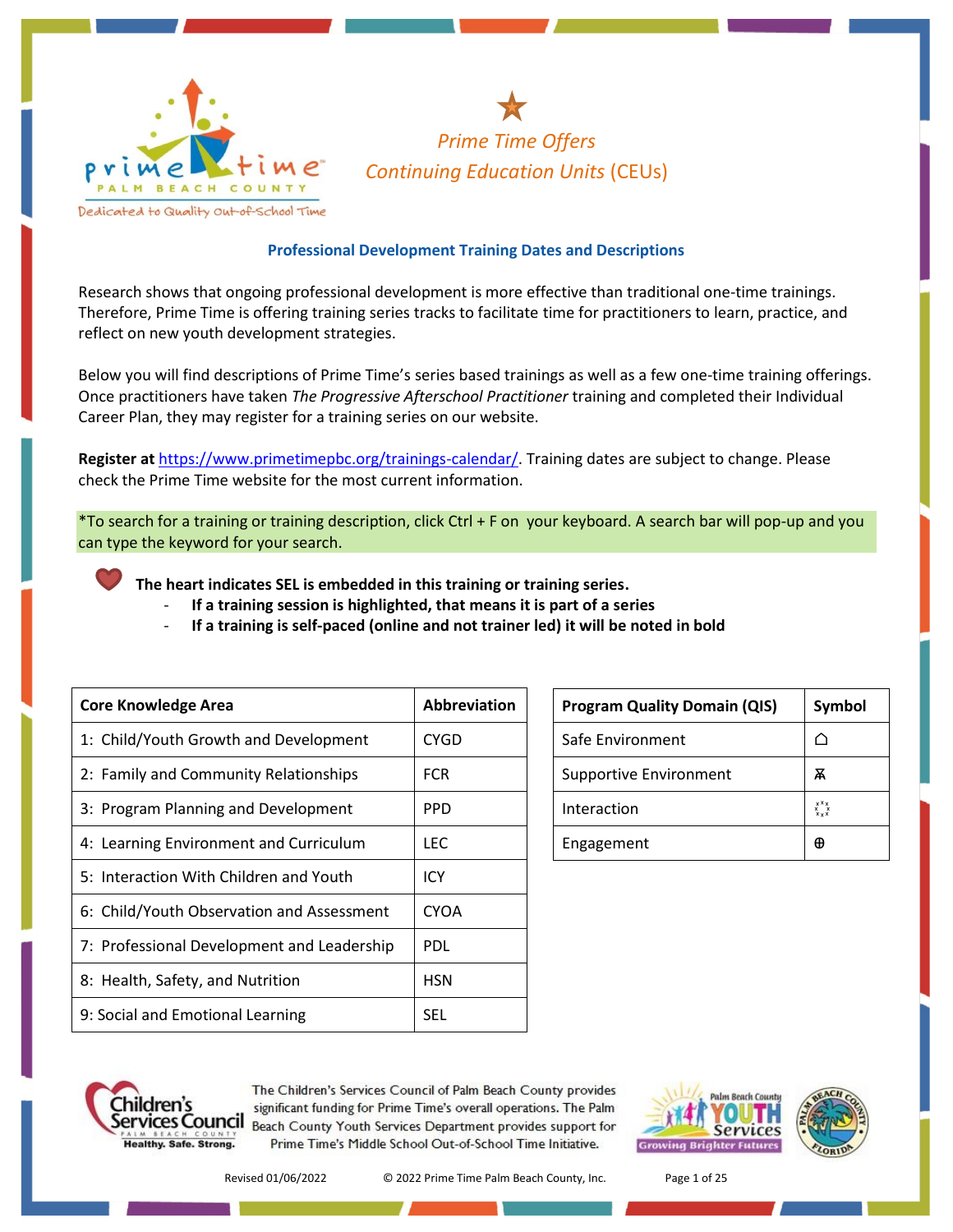# **Training Dates**

|             | <b>Training Series</b>    |             | <b>Prime Time Event</b>                      | <b>Core</b><br><b>Knowledge</b> | <b>CEUs</b> |
|-------------|---------------------------|-------------|----------------------------------------------|---------------------------------|-------------|
| <b>Date</b> | <b>Name</b>               | <b>Part</b> | <b>Name</b><br><b>Showcase Your OST</b>      | <b>Area</b>                     | offered     |
|             |                           |             | Program through                              |                                 |             |
|             | Showcase your OST         |             | <b>Storytelling and Marketing-</b>           |                                 |             |
| 3/22/22     | <b>Program Series</b>     | Part 2      | <b>Follow Up</b>                             | <b>FCR</b>                      |             |
|             |                           |             | Youth Development                            |                                 |             |
|             |                           |             | Pathways Module (Self-                       |                                 |             |
| 3/22/22     |                           |             | Paced)<br>The Progressive Afterschool        | PDL                             |             |
|             | <b>OST Leadership</b>     |             | Director: Balanced Program                   |                                 |             |
| 3/22/22     | <b>Series</b>             | Part 3      | Culture                                      | <b>PDL</b>                      | Yes         |
|             | <b>Reframing Behavior</b> |             | <b>Reframing Behavior</b>                    |                                 |             |
|             | Management                |             | Management: Mistaken                         | CYGD; ICY;                      |             |
| 3/23/22     | <b>Series</b>             | Part 2      | <b>Beliefs</b>                               | <b>SEL</b>                      | Yes         |
|             |                           |             | <b>Building a Positive</b>                   |                                 |             |
|             | Middle School             |             | <b>Community with Teens:</b>                 |                                 |             |
| 3/24/22     | <b>Foundations Series</b> | Part 3      | <b>Meaningful Structure</b>                  | LEC; SEL                        | Yes         |
|             |                           |             | Prime Time Out-of-School                     | <b>PDL</b>                      |             |
| 3/24/22     |                           |             | Time Registry Orientation                    | LEC; SEL                        |             |
| 3/25/22     |                           |             | Homework Help<br><b>STEAM: Strengthening</b> |                                 |             |
|             | <b>STEAM Initiative</b>   |             | Lesson Plans & STEAM                         | ICY; LEC;                       |             |
| 3/25/22     | <b>Series</b>             | Part 4      | Careers                                      | PPD; SEL                        | Yes         |
|             | Championing               |             |                                              |                                 |             |
|             | Diversity and Equity      |             | Championing Diversity and                    |                                 |             |
| 3/29/22     | <b>Series</b>             | Part 1      | Equity: Introduction                         | ICY; SEL                        | Yes         |
|             | <b>Reframing Behavior</b> |             | <b>Reframing Behavior</b>                    |                                 |             |
|             | Management                |             | Management: Youth                            | CYGD; ICY;                      |             |
| 3/30/22     | <b>Series</b><br>Youth    | Part 3      | Responsibility                               | <b>SEL</b>                      | Yes         |
|             | Development Entry         |             |                                              | CYGD; ICY;                      |             |
| 3/31/22     | <b>Level Series</b>       | Part 1      | <b>Building Community</b>                    | LEC; SEL                        | Yes         |



The Children's Services Council of Palm Beach County provides The Children's Services Council of Palm Beach County provides<br>
Services Council<br>
Services Council Beach County Youth Services Department provides support for Prime Time's Middle School Out-of-School Time Initiative.



Revised 01/06/2022 © 2022 Prime Time Palm Beach County, Inc. Page 2 of 25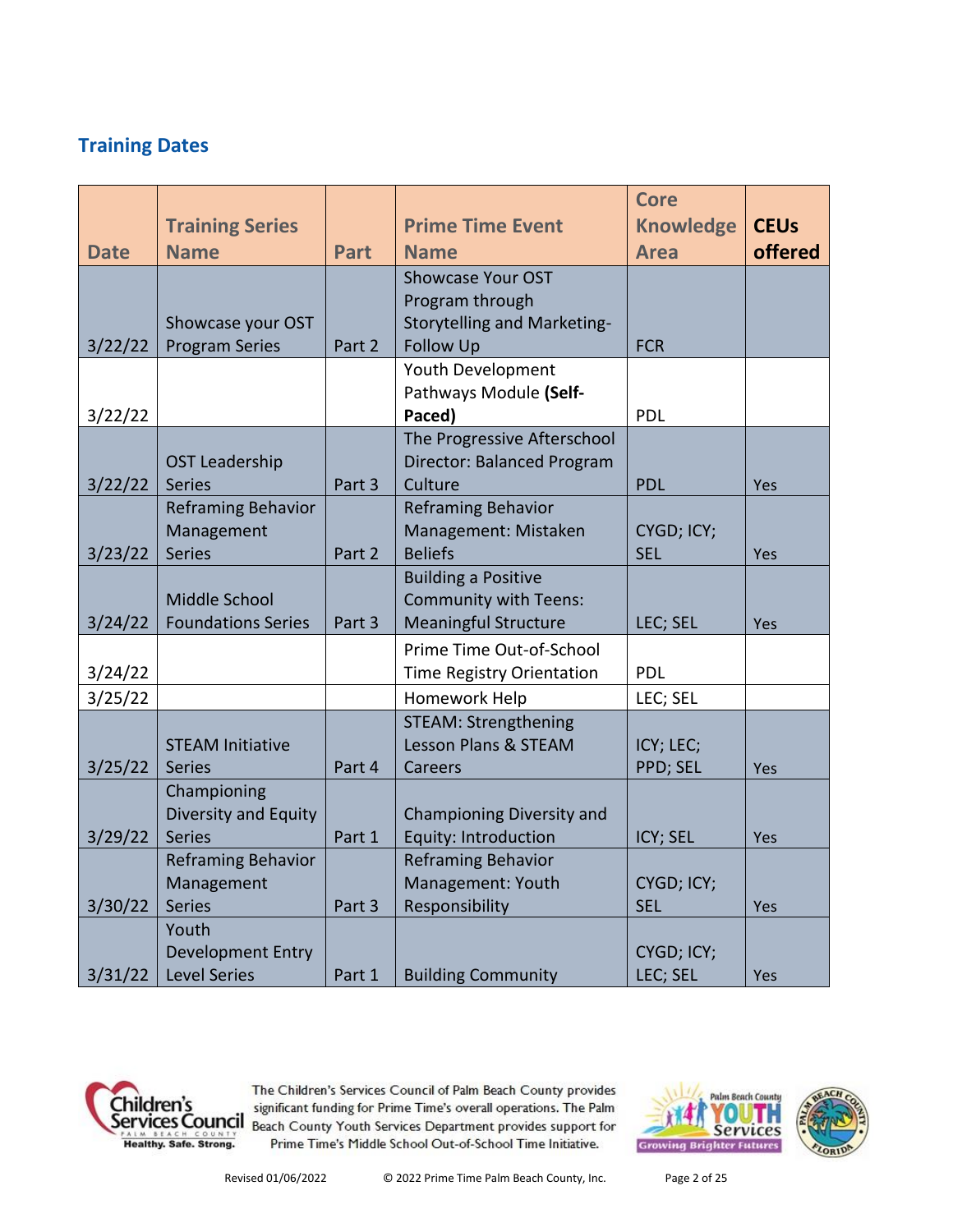|         | <b>Essentials of Youth</b><br>Development Mid-       |        |                                                                                                       |                          |            |
|---------|------------------------------------------------------|--------|-------------------------------------------------------------------------------------------------------|--------------------------|------------|
| 4/5/22  | <b>Level Series</b>                                  | Part 1 | <b>Active Learning</b>                                                                                | CYGD; SEL                | Yes        |
| 4/5/22  |                                                      |        | Youth Development<br>Pathways Module (Self-<br>Paced)                                                 | <b>PDL</b>               |            |
| 4/5/22  | <b>OST Leadership</b><br><b>Series</b>               | Part 4 | OST Leadership Live Online<br>Wrap Up                                                                 | <b>PDL</b>               | Yes        |
| 4/5/22  |                                                      |        | <b>SEL Basics Onboarding (Self-</b><br>Paced)                                                         | CYGD; SEL                |            |
| 4/5/22  | Showcase your OST<br><b>Program Series</b>           | Part 1 | <b>Showcase Your OST</b><br>Program through<br><b>Storytelling and Marketing</b><br>(Self-Paced)      | <b>FCR</b>               |            |
| 4/6/22  |                                                      |        | Prime Time Out-of-School<br>Time Registry Orientation                                                 | <b>PDL</b>               |            |
| 4/6/22  |                                                      |        | Introduction to the Active-<br>Participatory Approach                                                 | CYGD; ICY;<br><b>LEC</b> |            |
| 4/7/22  | Learning in OST<br><b>Series</b>                     | Part 1 | Navigating the Lesson Plan                                                                            | LEC; PPD;<br><b>SEL</b>  | <b>Yes</b> |
| 4/8/22  | <b>STEAM Initiative</b><br><b>Series</b>             | Part 5 | <b>STEAM: Curriculum</b>                                                                              | ICY; LEC;<br>PPD; SEL    | Yes        |
| 4/12/22 | Middle School<br>Youth Leadership<br><b>Series</b>   | Part 1 | <b>Teen Advisory Councils:</b><br><b>First Steps</b>                                                  | ICY; LEC;<br>PPD; SEL    | Yes        |
| 4/12/22 | Championing<br>Diversity and Equity<br><b>Series</b> | Part 2 | Championing Diversity and<br><b>Equity: Going Deeper</b>                                              | ICY; SEL                 | Yes        |
| 4/13/22 | Youth<br>Development Entry<br><b>Level Series</b>    | Part 1 | <b>Building Community</b>                                                                             | CYGD; ICY;<br>LEC; SEL   | Yes        |
| 4/14/22 | Showcase your OST<br><b>Program Series</b><br>Youth  | Part 2 | <b>Showcase Your OST</b><br>Program through<br><b>Storytelling and Marketing-</b><br><b>Follow Up</b> | <b>FCR</b>               |            |
| 4/14/22 | Development Entry<br><b>Level Series</b>             | Part 2 | <b>Cooperative Learning</b>                                                                           | CYGD; ICY;<br>LEC; SEL   | Yes        |
| 4/19/22 |                                                      |        | Youth Development<br>Pathways Module (Self-<br>Paced)                                                 | <b>PDL</b>               |            |



The Children's Services Council of Palm Beach County provides The Children's Services Council of Palm Beach County provides<br>
Services Council<br>
Services Council Beach County Youth Services Department provides support for Prime Time's Middle School Out-of-School Time Initiative.

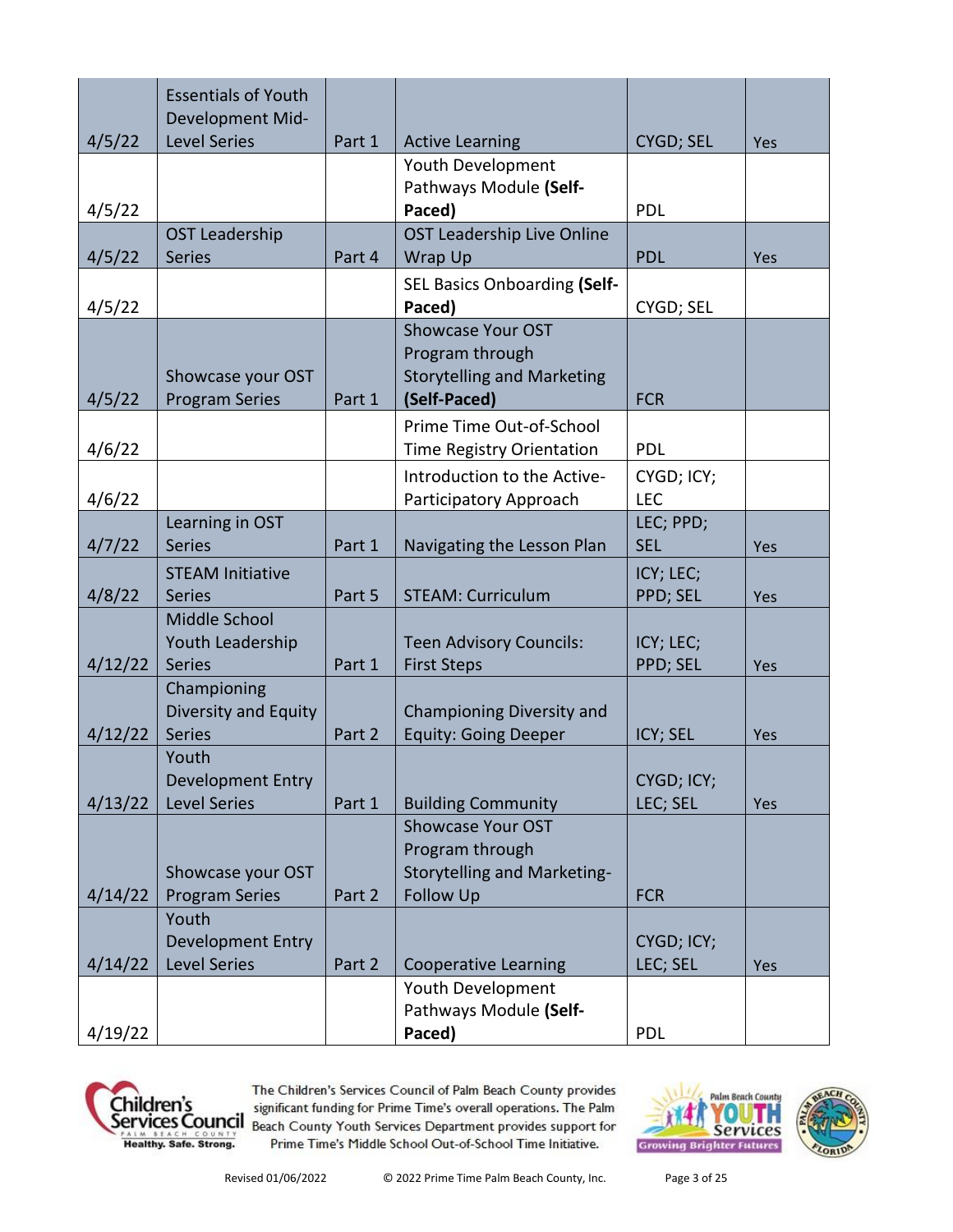|                  | <b>Essentials of Youth</b><br>Development Mid-                        |        |                                                                                    |                         |            |
|------------------|-----------------------------------------------------------------------|--------|------------------------------------------------------------------------------------|-------------------------|------------|
| 4/19/22          | <b>Level Series</b><br>Professional<br>Development                    | Part 2 | Ask-Listen-Encourage                                                               | LEC; SEL<br>ICY; PDL;   | Yes        |
| 4/20/22          | <b>Essentials Series</b>                                              | Part 1 | <b>Walking in Purpose</b>                                                          | PPD; SEL                | Yes        |
| 4/21/22          |                                                                       |        | Prime Time Out-of-School<br>Time Registry Orientation                              | <b>PDL</b>              |            |
| 4/21/22          | Learning in OST<br><b>Series</b>                                      | Part 2 | The Magic of Learning in<br>Out-of-School Time: Science<br>and Reading             | LEC; PPD;<br><b>SEL</b> | Yes        |
| 4/22/22          | <b>STEAM Initiative</b><br><b>Series</b>                              | Part 6 | <b>STEAM: Individualized</b><br>Approach                                           | ICY; LEC;<br>PPD; SEL   | Yes        |
| 4/26/22          | Championing<br>Diversity and Equity<br><b>Series</b>                  | Part 3 | Championing Diversity and<br><b>Equity: Facilitating Critical</b><br>Conversations | ICY; SEL                | Yes        |
| 4/26/22          | Middle School<br>Youth Leadership<br><b>Series</b>                    | Part 2 | <b>Teen Advisory Councils:</b><br><b>Focus for Success</b>                         | ICY; LEC;<br>PPD; SEL   | Yes        |
| 4/27/22          | Youth<br><b>Development Entry</b><br><b>Level Series</b>              | Part 2 | <b>Cooperative Learning</b>                                                        | CYGD; ICY;<br>LEC; SEL  | Yes        |
| 4/28/22          | <b>Advanced Youth</b><br><b>Engagement Series</b>                     | Part 1 | Hands-On Practical Ways to<br>Facilitate Youth Voice,<br>Planning and Reflection   | <b>ICY</b>              | Yes        |
| 5/3/22           | <b>Essentials of Youth</b><br>Development Mid-<br><b>Level Series</b> | Part 3 | <b>Structure and Clear Limits</b>                                                  | ICY; SEL                | Yes        |
|                  |                                                                       |        | Youth Development<br>Pathways Module (Self-<br>Paced)                              | <b>PDL</b>              |            |
| 5/3/22           |                                                                       |        | SEL Basics Onboarding (Self-                                                       |                         |            |
| 5/3/22           |                                                                       |        | Paced)                                                                             | CYGD; SEL               |            |
|                  | Professional<br>Development<br><b>Essentials Series</b>               |        | Raising the Cultural<br>Vibration in Out-of-School                                 |                         |            |
| 5/4/22<br>5/4/22 |                                                                       | Part 2 | Time<br>Prime Time Out-of-School<br>Time Registry Orientation                      | ICY; SEL<br><b>PDL</b>  | <b>Yes</b> |



The Children's Services Council of Palm Beach County provides The Children's Services Council of Palm Beach County provides<br>
Services Council Beach County Youth Services Department provides support for Prime Time's Middle School Out-of-School Time Initiative.

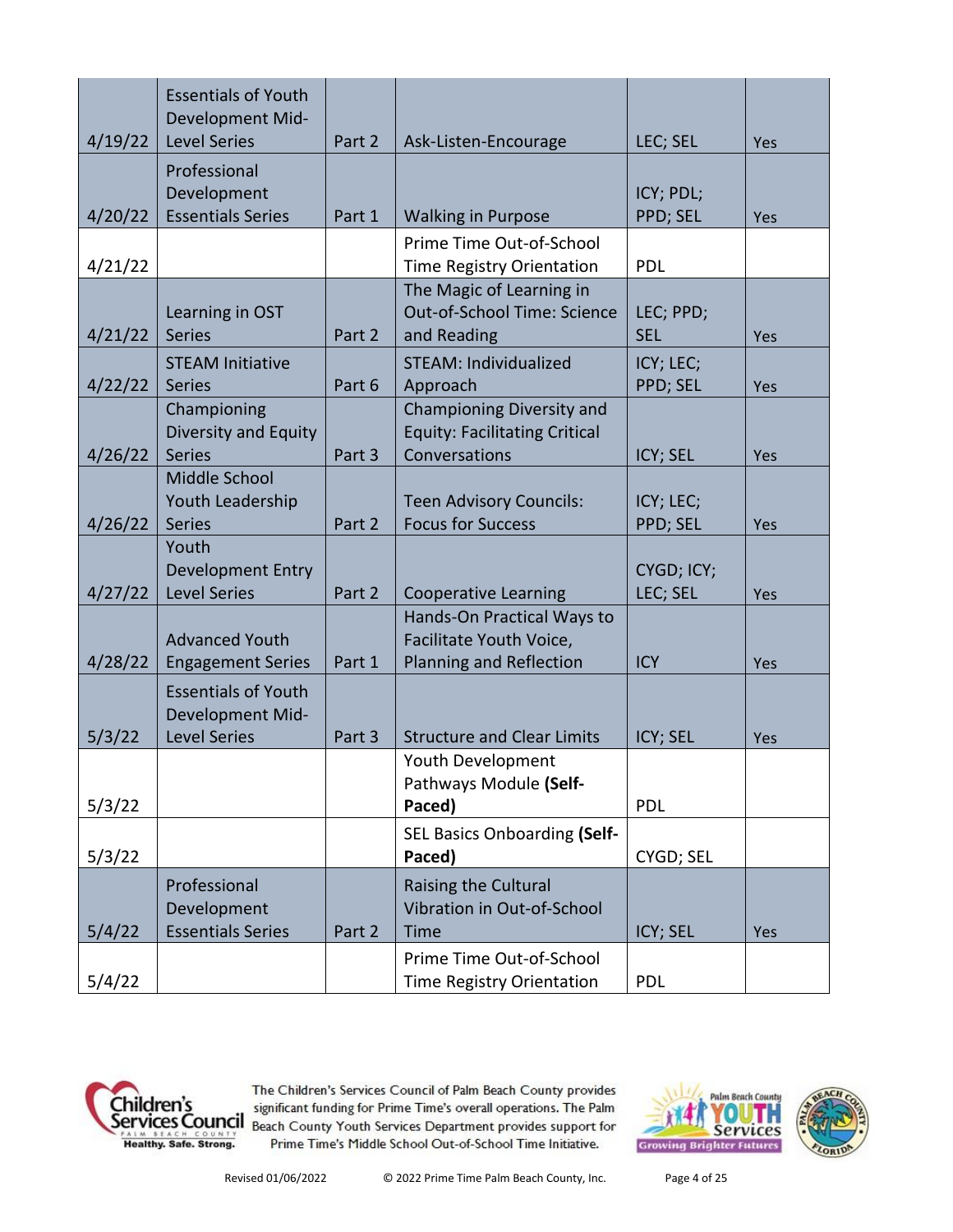| 5/6/22  |                          |        | <b>Engaging Youth in Summer</b><br>Programs Through<br><b>Community Building and</b><br>Fun Learning |            |            |
|---------|--------------------------|--------|------------------------------------------------------------------------------------------------------|------------|------------|
|         | Middle School            |        |                                                                                                      |            |            |
|         | Youth Leadership         |        | The Responsive Teen                                                                                  | ICY; LEC;  |            |
| 5/10/22 | <b>Series</b>            | Part 3 | <b>Advisory Council</b>                                                                              | PPD; SEL   | <b>Yes</b> |
|         |                          |        | <b>Advanced Youth</b>                                                                                |            |            |
|         | <b>Advanced Youth</b>    |        | <b>Engagement Follow Up:</b>                                                                         |            |            |
| 5/12/22 | <b>Engagement Series</b> | Part 2 | <b>Participant Presentations</b>                                                                     | <b>ICY</b> | <b>Yes</b> |
|         |                          |        | Prime Time Out-of-School                                                                             |            |            |
| 5/17/22 |                          |        | Time Registry Orientation                                                                            | <b>PDL</b> |            |
|         |                          |        | <b>Engaging Youth in Summer</b>                                                                      |            |            |
|         |                          |        | Programs Through                                                                                     |            |            |
|         |                          |        | <b>Community Building and</b>                                                                        |            |            |
| 5/17/22 |                          |        | Fun Learning                                                                                         |            |            |

# **Training Descriptions for Series-Based Trainings**

## **Championing Diversity and Equity Series**



- Championing Diversity and Equity: Going Deeper Part 2
- Championing Diversity and Equity: Facilitating Critical Conversations Part 3

| <b>Core Knowledge Area(s)</b> | <b>Core Competency</b><br>Level(s) | <b>Program Quality</b><br>Domain(s) (QIS) | <b>CEUs</b> | <b>SEL Competency</b> |
|-------------------------------|------------------------------------|-------------------------------------------|-------------|-----------------------|
| ICY, SEL                      | Entry Level, Level<br>1, Level 2   | Safe Environment                          | 1.2         |                       |

Would you like to learn more about what it means to champion diversity and equity in your OST program and facilitate critical conversations with youth around these topics?

In this training series, participants will define diversity, equity and inclusion and learn the relationship between implicit bias, microaggressions, and stereotypes and how these affect the overall culture of OST programs. Participants will plan specific strategies to promote acceptance of and respect for diversity and create plans to increase equity in their OST programs for all youth regardless of race, gender, sexual orientation or ability level.

## **Championing Diversity and Equity Part 1**

**Training Objectives**

Participants will:

1) Define diversity, equity and inclusion and compare the differences between these concepts.



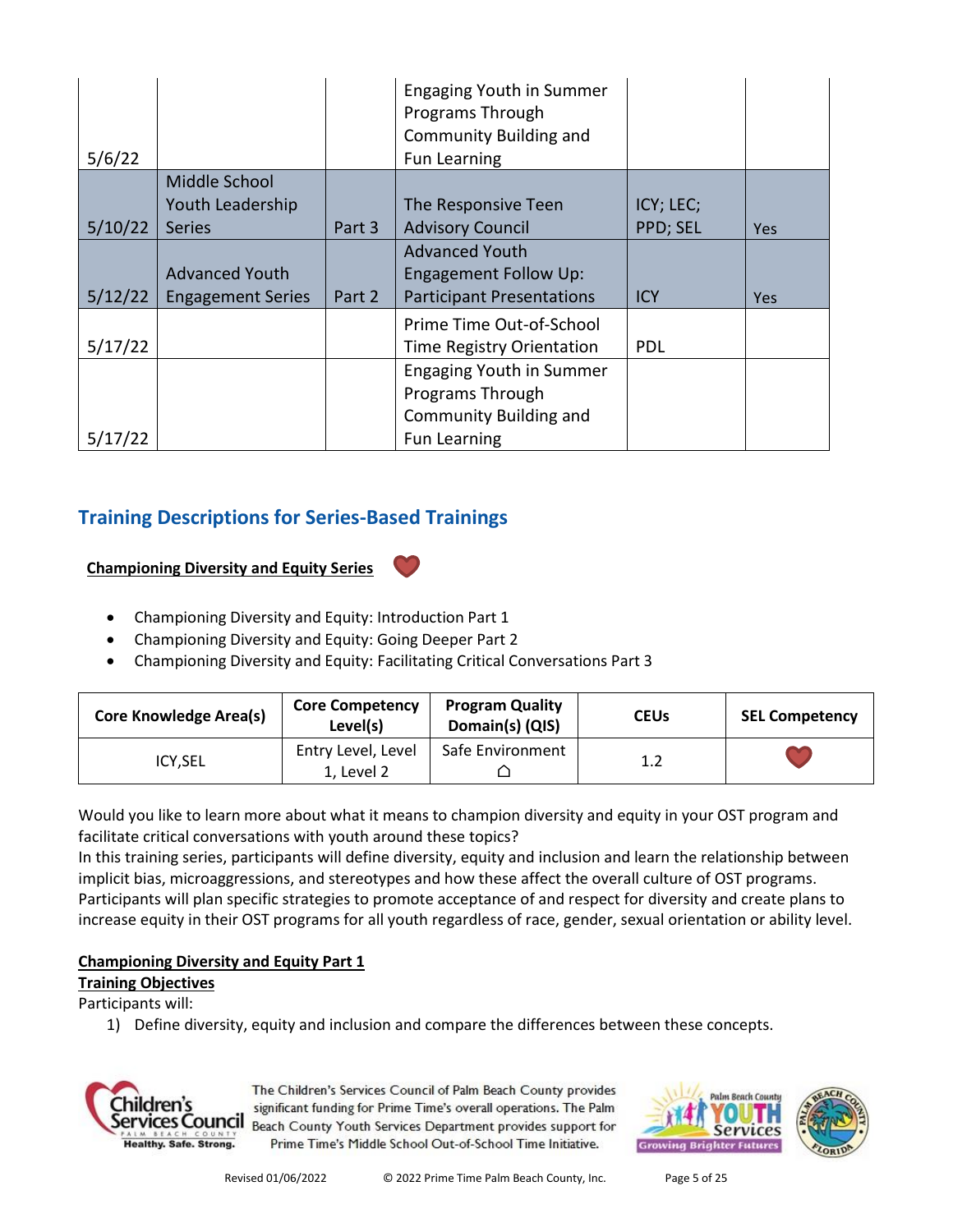- 2) Identify implicit biases in order to increase equity in out-of-school time programs.
- 3) Explore concepts of sexual orientation and gender expression as it relates to inclusion.

## **Championing Diversity and Equity Part 2**

**Training Objectives**

Participants will:

- 1) Define implicit bias and microaggressions and give examples of these concepts in action.
- 2) Examine the interrelationship of bias, microaggressions, and stereotypes.
- 3) Integrate specific strategies to support diversity, inclusion, and equity in your OST program.

## **Championing Diversity and Equity Part 3**

**Training Objectives**

Participants will: 1) Explain how to facilitate discussions with youth about diversity, equity, and justice topics.

- 2) Select and implement strategies that help youth communicate about critical topics.
- 3) Please a plan to create emotional safety and facilitate anti-bias conversations in the OST space.

## **Reframing Behavior Management Series**



- Reframing Conflict
- Reframing Behavior Management Part 1
- Reframing Behavior Management Part 2

| <b>Core Knowledge</b><br>Area(s) | <b>Core Competency</b><br>Level(s) | <b>Program Quality</b><br>Domain(s) (QIS) | <b>CEUs</b> | <b>SEL Competency</b> |
|----------------------------------|------------------------------------|-------------------------------------------|-------------|-----------------------|
| ICY, CYGD, SEL                   | Entry, Level I                     | Supportive<br>Environment <b>A</b>        | 1.2         |                       |

The Behavior Management series provides participants with knowledge and skills to facilitate conflict resolution in their program by encouraging youth to manage feelings and resolve conflicts appropriately. Participants will learn how to reframe all youth behavior as opportunities for youth to learn responsibility, emotion management and problem-solving skills.

## **Reframing Conflict**

## **Training Objectives**

Participants will:

- 1) Examine the roles they play in conflict situations in their program.
- 2) Demonstrate examples of Reframing Conflict using the High/Scope step-by-step model and the general principles for conflict resolution.
- 3) Explain how reframing conflict can turn conflict resolutions into opportunities for growth.

## **Reframing Behavior Management Part 1**

**Training Objectives**

Participants will:

1) Identify how youths' challenging behaviors relate to skills they need to learn.



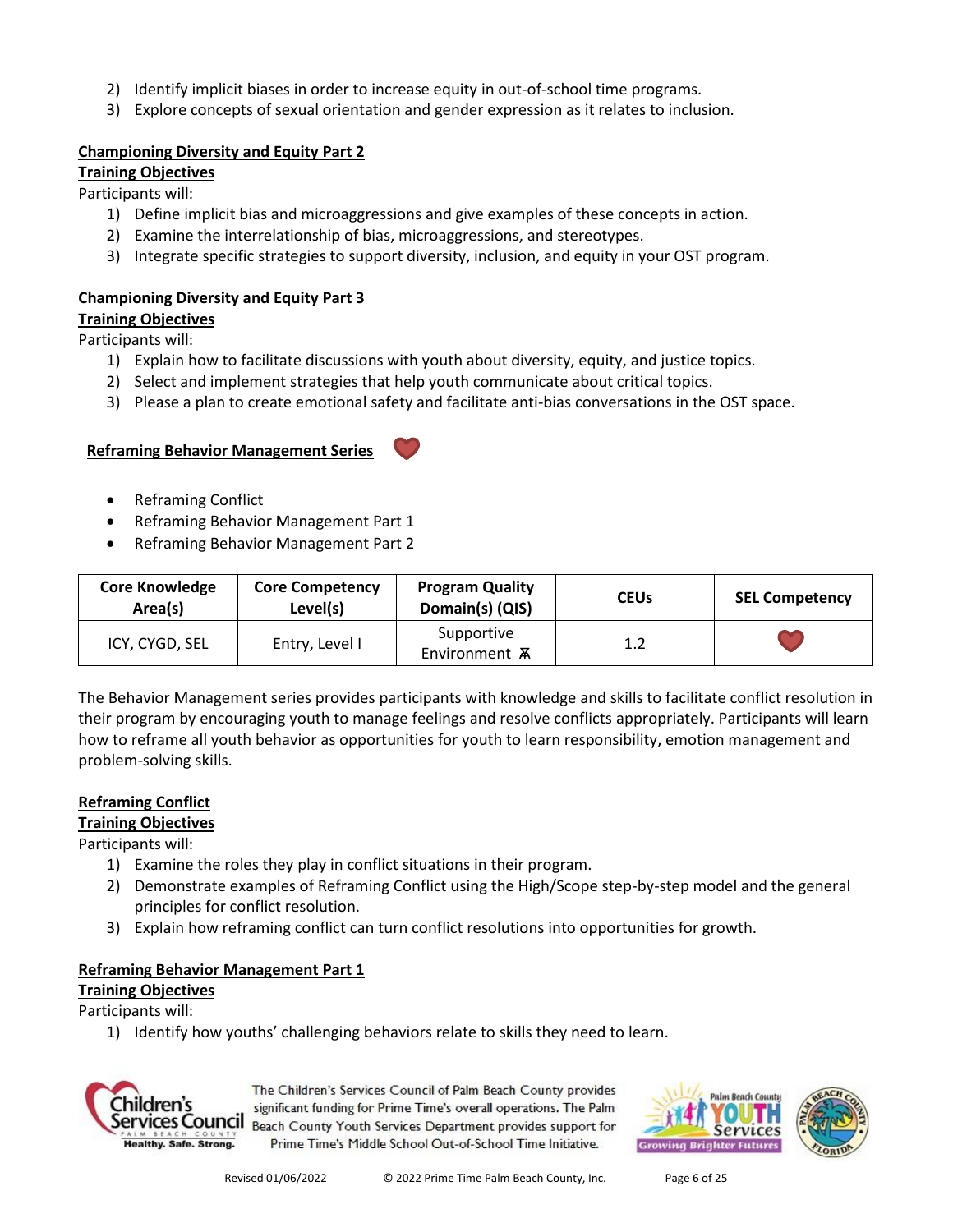- 2) Describe youths' needs for belonging and significance.
- 3) Determine the "mistaken belief" underneath youths' negative behavior.
- 4) Practice the authoritative/encouraging style of behavior management through role-play.

#### **Reframing Behavior Management Part 2**

#### **Training Objectives**

Participants will:

- 1) Compare natural/logical consequences to punishment.
- 2) Apply the authoritative/encouraging style of discipline through role-play.
- 3) Identify which "mistaken belief" youth may have based on their behavior.
- 4) Employ strategies for responding to behavior that will increase youth responsibility and teach important life skills.

#### **Well-Being Tools for Practitioners and Youth Series**

- Well-Being Tools for Practitioners and Youth Part 1- Introduction
- Well-Being Tools for Practitioners and Youth Part 2- Modeling
- Well-Being Tools for Practitioners and Youth Part 3- Life Skills for Youth

| <b>Core Knowledge</b><br>Area(s)  | <b>Core Competency</b><br>Level(s)        | <b>Program Quality</b><br>Domain(s) (QIS) | <b>CEUs</b> | <b>SEL Competency</b> |
|-----------------------------------|-------------------------------------------|-------------------------------------------|-------------|-----------------------|
| ICY, PDL, FCR, HSN,<br><b>SEL</b> | Entry Level, Level 1,<br>Level 2, Level 3 | Supportive<br>Environment $\triangle$     | 1.2         |                       |

In the Well-Being Tools training series, practitioners will identify their sources of stress and learn self-care and resilience skills while creating a well-being plan to better navigate stress, improve work relationships and model well-being skills for co-workers and the youth in their OST program. Practitioners will learn and practice strategies to help youth manage stress and improve their well-being and social-emotional skills.

## **Well-Being Tools for Practitioners- Part 1- Introduction**

**Training Objectives**

Participants will:

- 1) Discuss and explore the meaning of well-being and key concepts: self-awareness, resilience, mindfulness, compassion, empathy.
- 2) Identify the obstacles to well-being and evaluate the impact of stress on interactions with co-workers, youth and families served in OST.
- 3) Practice exercises and tools that promote self-care through creating a personalized well-being action plan.

## **Well-being Tools for Practitioners - Part 2- Modeling**

**Training Objectives**

Participants will:

- 1) Recall self-awareness, stress management, and self-compassion practices and tools learned in previous session.
- 2) Reassess, revise and extend well-being plans to include solutions and strategies that intentionally model well-being to peers and youth.



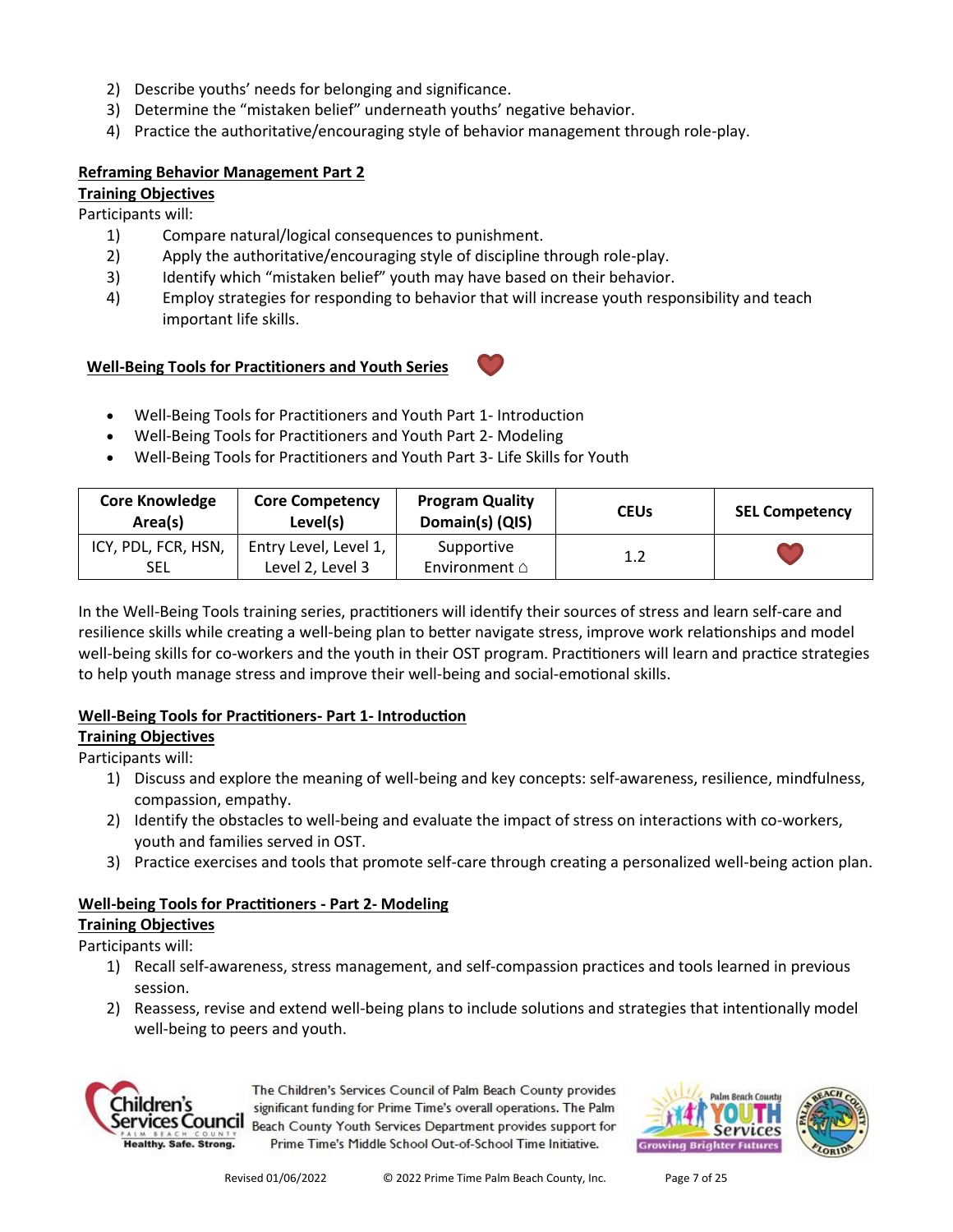- 3) Examine the impact of self-awareness on brain function and health and relate to personal experiences.
- 4) Engage in practices that help model and transfer empathy, compassion and resiliency skills to coworkers and youth

#### **Well-being Tools for Practitioners – Part 3- Life Skills for Youth**

#### **Training Objectives**

Participants will**:**

- 1) Discuss and apply strategies for reflecting on negative thoughts and emotions.
- 2) Compare resources and strategies that teach youth practical life skills and coping skills.
- 3) Analyze strategies to assist youth in learning to express emotions in positive ways.
- 4) Practice activities that teach youth techniques to deal with stress and develop resiliency.

**STEAM Series**

- STEAM 1- Believe
- STEAM 2- The 5Es Instructional Method
- STEAM 3- The 5Es Competencies and Communities of Practice
- STEAM 4- Strengthening the Lesson Plan & STEAM Careers
- STEAM 5- STEAM Curriculum
- STEAM 6- Individualized Approach to STEAM

| <b>Core Knowledge</b><br>Area(s) | <b>Core Competency</b><br>Level(s)        | <b>Program Quality Domain(s)</b><br>(QIS)                                          | <b>CEUs</b> | <b>SEL Competency</b> |
|----------------------------------|-------------------------------------------|------------------------------------------------------------------------------------|-------------|-----------------------|
| PPD, LEC, ICY, SEL               | Entry Level, Level 1,<br>Level 2, Level 3 | Engagement $\oplus$ , Interactions $\hat{c}$<br>Supportive Environment $\triangle$ | 2.6         |                       |

STEAM is everywhere. STEAM learning in OST allows youth to connect STEAM to their everyday life. Hands-on, STEAM activities are not only fun, but will increase youth's interest and knowledge where they can imagine themselves as scientists or professionals in a STEAM career.

In the STEAM training series, participants will learn and practice engaging activities that explore the worlds of science, technology, engineering, arts, and math. This series boosts practitioners' confidence in science knowledge, demonstrates activities that link youth development strategies and intentional STEAM learning opportunities, and guides participants in implementing STEAM in their program that is easy and effective.

#### **STEAM 1: Believe**

#### **Training Objectives:**

Participants will:

- 1) Recall why STEAM in afterschool programs is important
- 2) Discuss the role of the afterschool STEAM practitioner in creating quality informal science experiences
- 3) Identify youth development strategies that are infused in STEAM learning

# **STEAM 2: The 5E's Instructional Method**

**Training Objectives:**



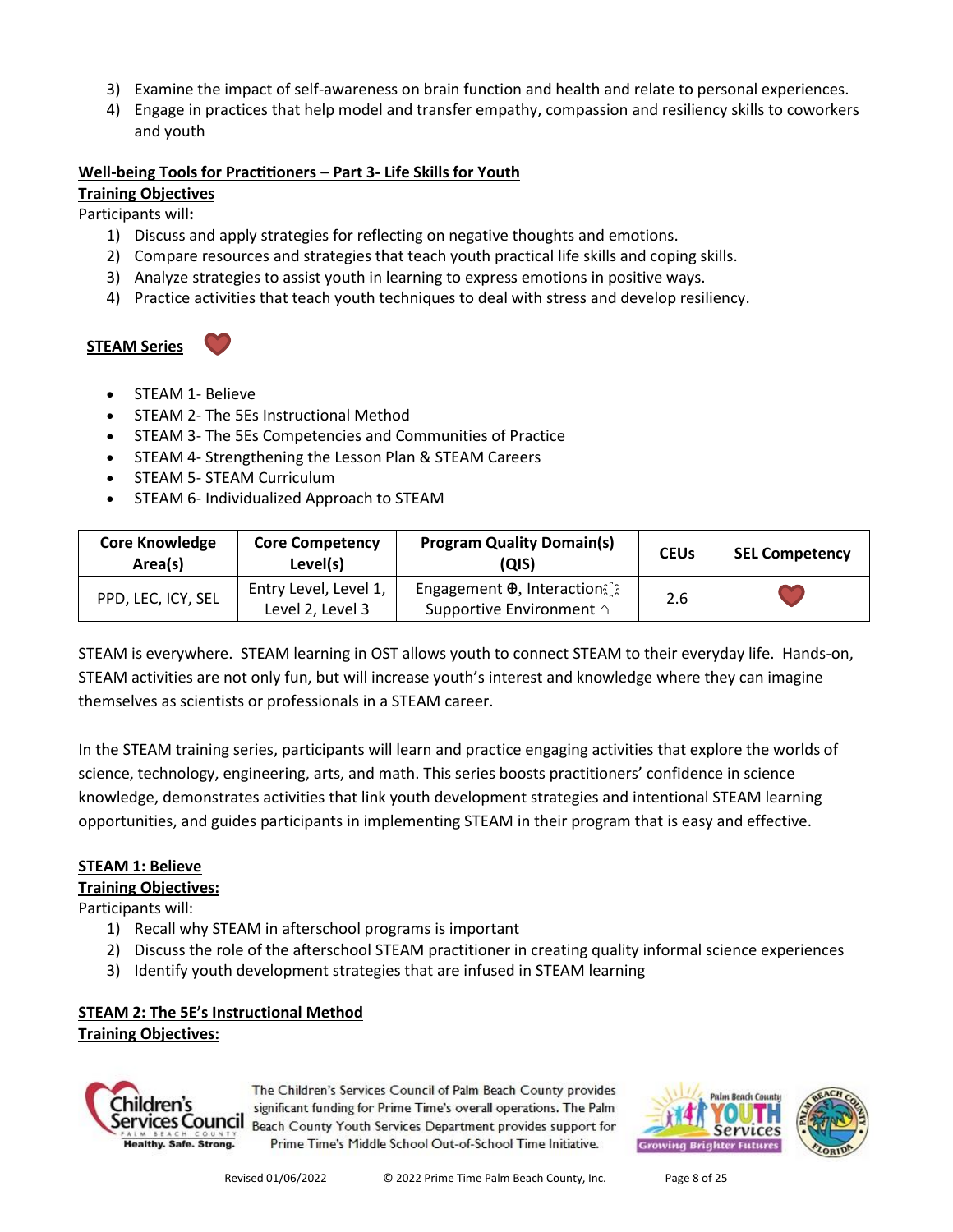Participants will:

- 1) Identify the stages of the 5Es Instructional Method
- 2) Write a lesson plan using the 5Es Instructional Method
- 3) Utilize purposeful, open-ended questions when implementing STEAM activities

## **STEAM 3: The 5E's Competencies & Communities of Practice**

**Training Objectives:**

Participants will:

- 1) Discuss STEAM-related stereotypes and the impact on youth
- 2) Identify components of a Communities of Practice (CoP)
- 3) Develop STEAM activities and lessons using the 5Es competencies

## **STEAM 4: Strengthening the Lesson Plans & STEAM Careers**

## **Training Objectives:**

Participants will:

- 1) Compare innovative and unique STEAM-related careers
- 2) Identify ways to strengthen lesson plans and infuse learning into STEAM activities

## **STEAM 5: STEAM Curriculum**

#### **Training Objectives:**

Participants will:

- 1) Describe and utilize established STEAM Curriculum options
- 2) Create lessons that make STEAM learning both meaningful and fun
- 3) Identify Prime Time Palm Beach County expanded learning opportunities (ELOs) as an additional STEAM resource

## **STEAM 6: Individualized Approach to STEAM**

## **Training Objectives:**

Participants will:

- 1) Compare curriculum-based STEAM activities with individually researched STEAM activities
- 2) Determine ways to overcome obstacles in a new or existing STEAM program
- 3) Create a plan for sustaining STEAM efforts in their afterschool program

## **Ignite the Spark through Project Based Learning Series**

- Ignite the Spark Part 1
- Ignite the Spark Part  $2$  one hour follow up session

| <b>Core Knowledge</b><br>Area(s) | <b>Core Competency</b><br>Level(s) | <b>Program Quality Domain(s)</b><br>(QIS) | <b>CEUs</b> | <b>SEL Competency</b> |
|----------------------------------|------------------------------------|-------------------------------------------|-------------|-----------------------|
| ICY, SEL                         | Entry Level, Level 1               | Engagement $\oplus$                       | N/A         |                       |



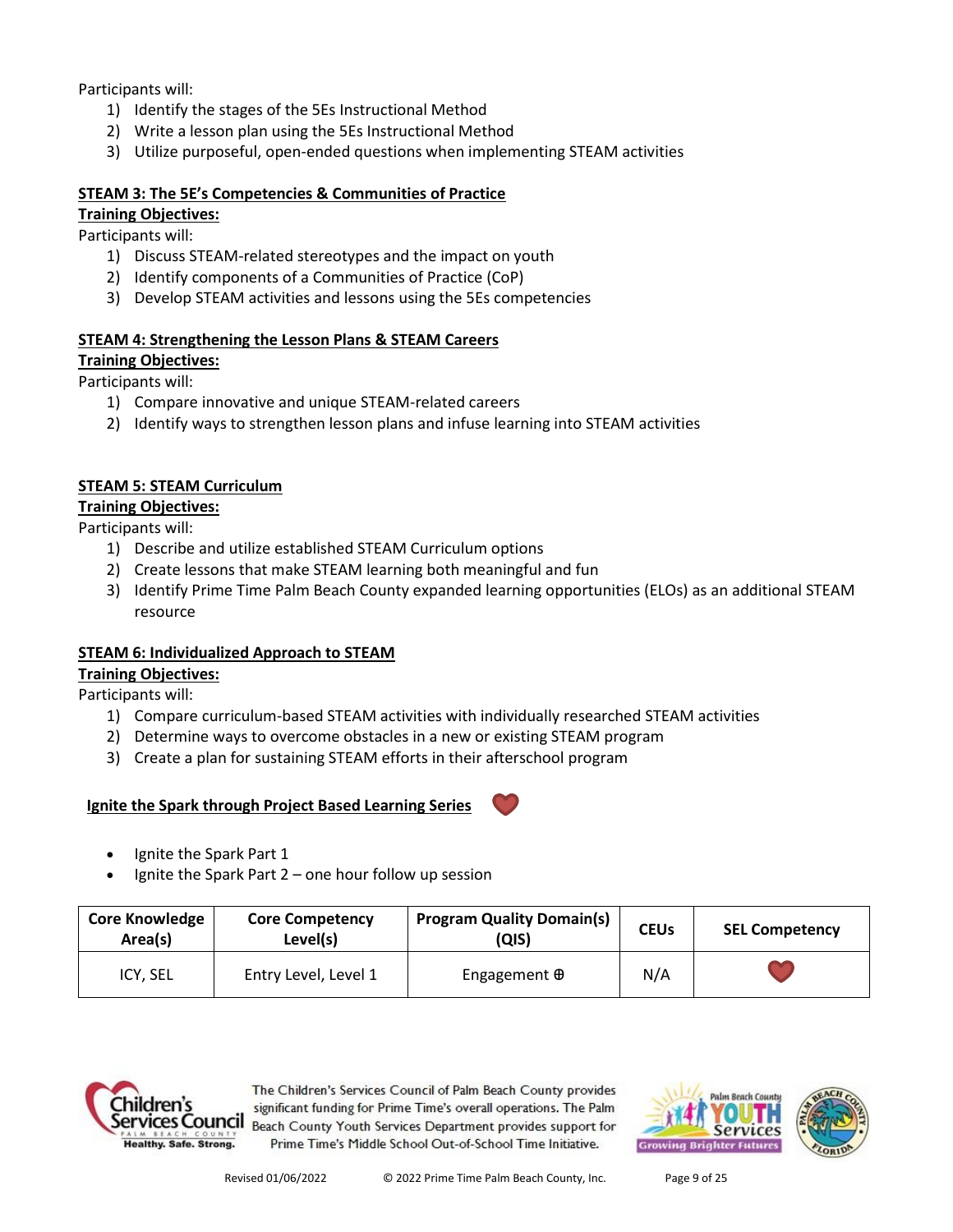Have you ever wondered how to empower youth to develop their own projects based on their interests and curiosity? This training will introduce you to project-based learning and explore the benefits and challenges of youth choosing their own projects. We will walk you through, step-by-step how to implement the components of project-based learning and show you how youth learn through real-world situations and activities.

## **Ignite the Spark Parts 1 and 2**

#### **Training Objectives:**

- 1) Describe Project-Based Learning
- 2) Examine the three phases of Project-Based Learning
- 3) Design and implementation plan for Project-Based Learning in your program

## **Youth Development Entry Level Series**



- Building Community Part 1
- Cooperative Learning Part 2

| <b>Core Knowledge</b><br>Area(s) | <b>Core Competency</b><br>Level(s) | <b>Program Quality</b><br>Domain(s) (QIS) | <b>CEUs</b> | <b>SEL Competency</b> |
|----------------------------------|------------------------------------|-------------------------------------------|-------------|-----------------------|
| ICY, LEC, CYGD, SEL              | Entry Level, Level 1               | <b>Interaction</b>                        | 0.8         |                       |

In this training series, participants will understand how building an emotionally safe community of peers and adults is essential for youth to learn and develop as individuals. Also, learn an excellent way to nurture youth leadership, build community and keep things fun.

Participants will engage in a variety of activities designed to support the community building process and be equipped with grouping strategies and ways to think about building cooperative learning into any program offering.

## **Building Community**

**Training Objectives**

## Participants will:

- 1) Describe the ways in which they can build community with youth.
- 2) Demonstrate ways to provide youth with opportunities to develop a sense of belonging.
- 3) Compare and contrast icebreakers, energizers, name games and bonding games.
- 4) Discuss the stages of group development.

## **Cooperative Learning**

## **Training Objectives**

Participants will:

- 1) Define Cooperative Learning.
- 2) Utilize a variety of group forming strategies (Group Formers) and group work structures (Group Structures).



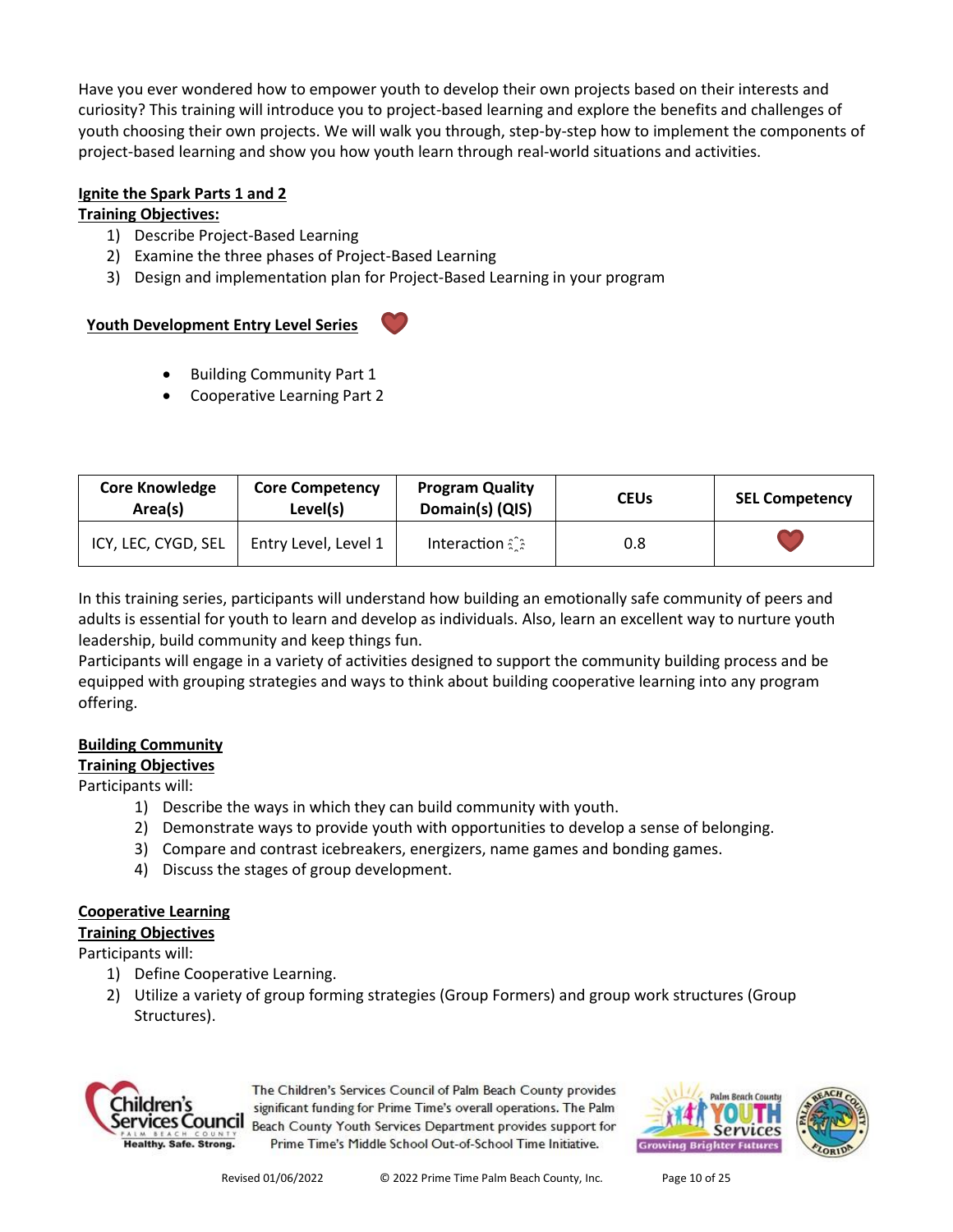- 3) Explain through peer to peer and whole group discussion how Cooperative Learning helps to meet the social and intellectual needs of youth.
- 4) Discuss how to apply four complementary strategies to engineer successful Cooperative Learning structures.

#### **Essentials of Youth Development Mid-Level Series**



- Active Learning Part 1
- Ask, Listen, Encourage Part 2
- Structure and Clear Limits Part 3

| <b>Core Knowledge</b><br>Area(s) | <b>Core Competency</b><br>Level(s) | <b>Program Quality</b><br>Domain(s) (QIS)             | <b>CEUs</b> | <b>SEL Competency</b> |
|----------------------------------|------------------------------------|-------------------------------------------------------|-------------|-----------------------|
| CYGD, LEC, ICY,<br><b>SEL</b>    | Entry, Level I, Level 2            | Supportive Environment <b>A</b><br>Safe Environment △ | 1.2         |                       |

Do you know the difference between active learning and "hands-on" learning? Giving youth materials is just the beginning. This interactive training introduces strategies for incorporating active learning and helps you to create more powerful learning opportunities for youth after school.

Do you communicate with youth in a way that makes them feel supported and heard? This training will provide communication techniques that help you to build more supportive, youth-centered relationships. You will learn how to ask effective questions, to listen actively to youth and offer youth encouragement rather than praise.

How do you prevent chaos in an afterschool environment without stifling the positive energy of youth? Youth need structure and clear limits in order to feel safe. This training will help you to analyze the level of structure in your program and practice identifying and maintaining clear limits.

## **Active Learning**

## **Training Objectives**

Participants will:

- 1) Utilize active learning strategies during the training.
- 2) Build the six principles of active learning into program offerings

## **Ask-Listen-Encourage**

**Training Objectives**

Participants will:

- 1) Explain the concept of positive, purposeful interaction with youth.
- 2) Name the characteristics of effective questions.
- 3) Define the concept of active listening.
- 4) Summarize the characteristics of effective positive responses to youth and their work.

#### **Structure and Clear Limits Training Objectives**

Participants will:



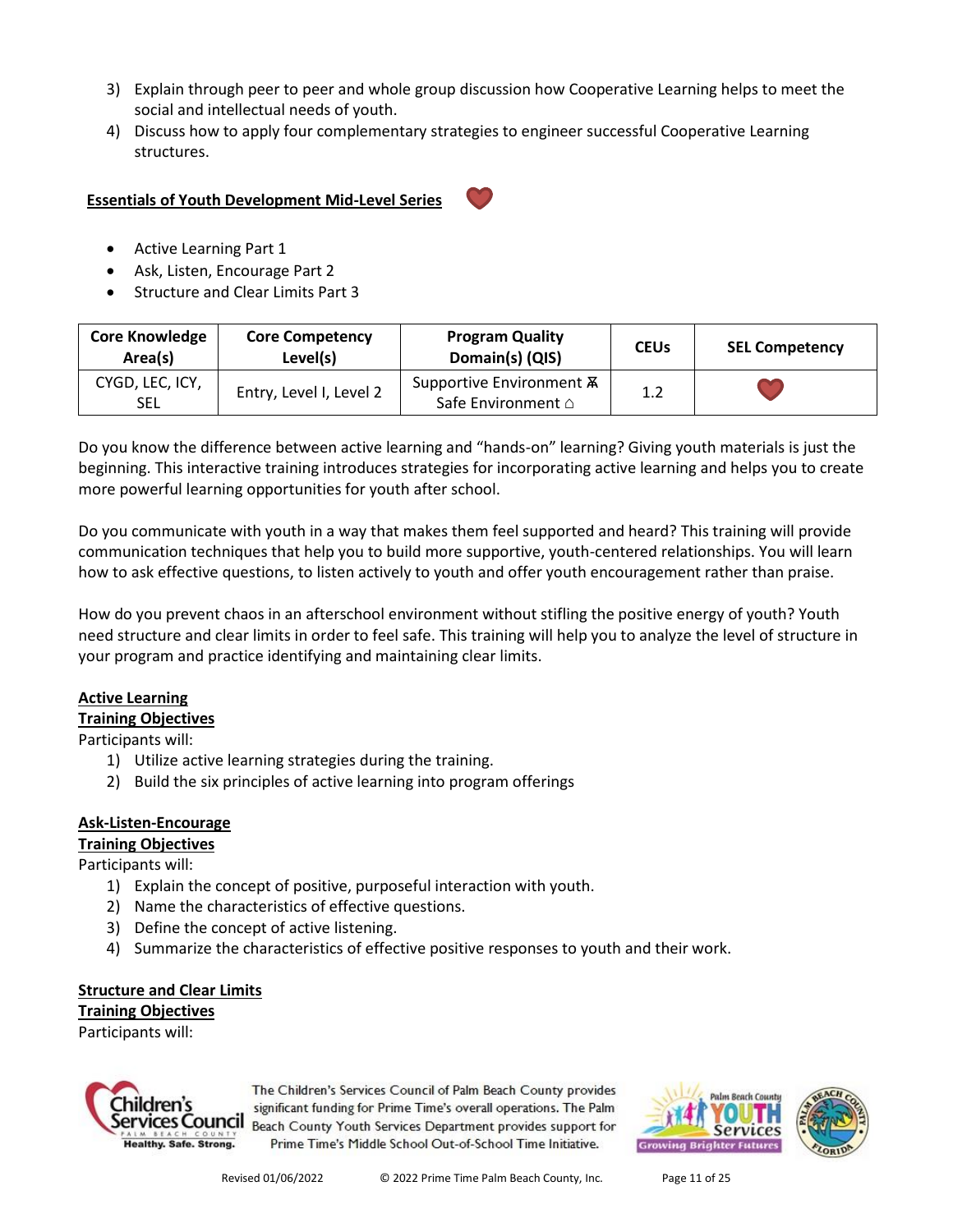- 1) Describe how Structure and Clear Limits meet the developmental needs of youth.
- 2) Assess ways to improve their programs' structure.
- 3) Establish limits for their programs.

#### **The Progressive Afterschool Practitioner Series**

- Progressive Afterschool Practitioner Part 1
- Progressive TOO! Part 2

| <b>Core Knowledge</b><br>Area(s) | <b>Core Competency Level(s)</b>                    | <b>Program Quality Domain(s)</b><br>(QIS) | <b>CEUs</b> | <b>SEL Competency</b> |
|----------------------------------|----------------------------------------------------|-------------------------------------------|-------------|-----------------------|
| PDL, PPD, SEL                    | Entry Level, Level 1, Level<br>2, Level 3, Level 4 | Supportive Environment <b>A</b>           | 0.8         |                       |

The Progressive Afterschool Practitioner is a training designed to heighten a practitioner's insight into their own professional development. It infuses facets of job satisfaction with professional development planning. By reflecting on individual strengths and areas of growth, an afterschool practitioner is challenged to create a plan for professional development by using the *Core Competencies for Afterschool Practitioners* as a guide.

As the second installment of the Progressive Afterschool Practitioner, Progressive Too will take a deeper look into professional development planning by examining different aspects of professionalism in out-of-school time (OST). You will be lead through a variety of experiential learning activities that will explore how you, as a professional, can continue to develop in this field. If you are dedicated to bettering yourself, which in turn provides a better experience for youth in OST, this training is for you!

#### **The Progressive Afterschool Practitioner**

## **Training Objectives**

Participants will:

- 1) Recall the facets of job satisfaction and explain how to relate the facets to their current practice in OST.
- 2) Identify growth opportunities and set meaningful goals using the Core Competencies for afterschool practitioners as a self-assessment tool.
- 3) Produce relevant professional development goals using the S.M.A.R.T. goal guidelines.

## **Progressive Too!**

#### **Training Objectives**

Participants will:

- 1) Explain ways to heighten professionalism in the OST field.
- 2) Summarize areas of personal and professional growth.
- 3) Decide on individual, personal or professional development goals to work on for the next few weeks.

#### **Professional Development Essentials Series**

• Walking in Purpose Part 1



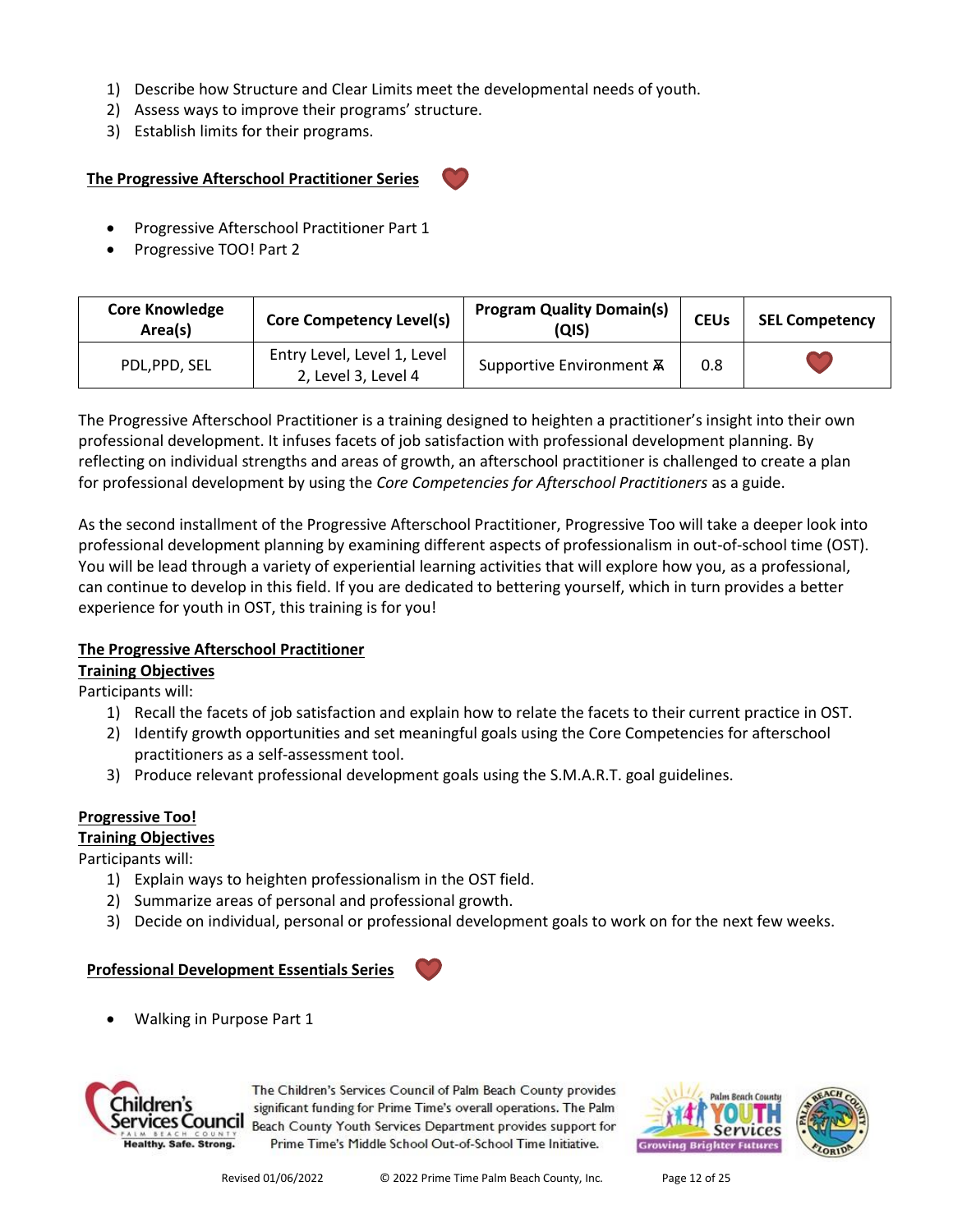• Raising the Cultural Vibration in OST Part 2

| <b>Core Knowledge</b><br>Area(s) | <b>Core Competency Level(s)</b>                    | <b>Program Quality Domain(s)</b><br>(QIS)              | <b>CEUs</b> | <b>SEL Competency</b> |
|----------------------------------|----------------------------------------------------|--------------------------------------------------------|-------------|-----------------------|
| PPD, PDL, ICY, SEL               | Entry Level, Level 1, Level 2,<br>Level 3, Level 4 | Engagement $\oplus$<br>Supportive Environment <b>A</b> | 0.8         |                       |

In this training series participants will discuss the importance of understanding where they come from in terms of culture and values. Participants will discover where they are going in terms of direction and vision through guided exercises that examine destiny and attitude. Participants will engage in activities to practice techniques that build a positive environment for youth by modeling how to follow their purpose and values.

#### **Walking in Purpose**

**Training Objectives**

Participants will:

- 1) Analyze where they come from in terms of culture and values through guided exercises
- 2) Examine direction and vision through guided exercises
- 3) Design a plan to help youth discover and follow their purpose

## **Raising the Cultural Vibration in OST**

**Training Objectives** Participants will:

- 1) Define culture as it relates to the out-of-school time program space.
- 2) List three ways to improve the culture of the out-of-school environment.
- 3) Apply specific techniques to support positive behavior in your program

## **Restorative Practices in OST Series**

- An Introduction to Restorative Practices and Questions Part 1
- Proactive and Responsive Circles Part 2
- Restorative Justice Conferences and Change at the Program Level Part 3

| <b>Core Knowledge</b><br>Area(s) | <b>Core Competency</b><br>Level(s)        | <b>Program Quality Domain(s) (QIS)</b>                                                 | <b>CEUs</b> | <b>SEL Competency</b> |
|----------------------------------|-------------------------------------------|----------------------------------------------------------------------------------------|-------------|-----------------------|
| ICY, CYGD, SEL                   | Entry Level, Level 1,<br>Level 2, Level 3 | Safe Environment △, Supportive<br>Environment $\overline{A}$ , Interaction $\hat{A}$ , | 1.4         |                       |

During this three-part training series, you will learn how to create and sustain an out of school time space where youth are taught to learn from their mistakes and repair harm done instead of isolating and punishing youth. Modeling and technical assistance on how to run Restorative Circles/Conferences will also be provided between training sessions.



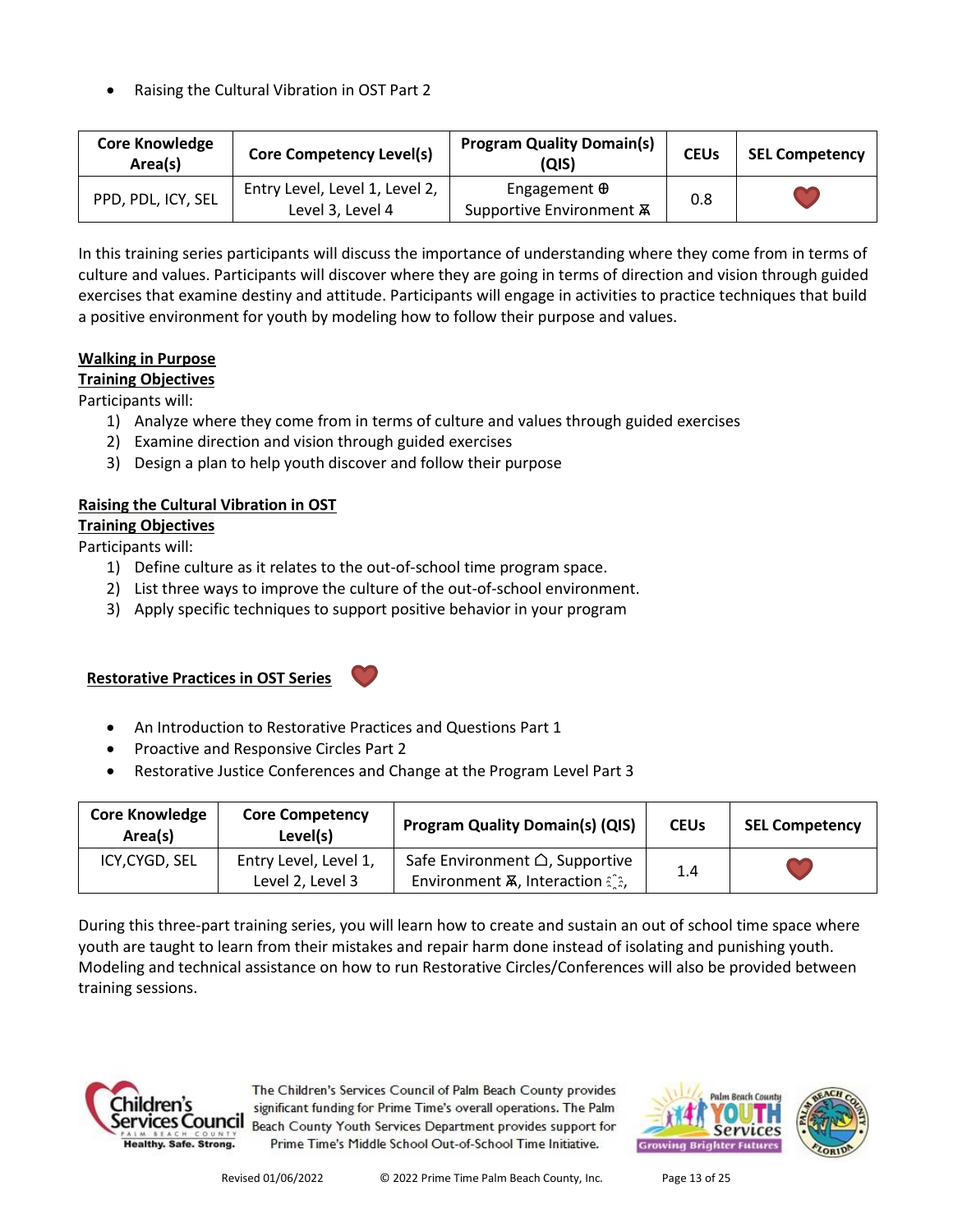The goal of this training series and cohort model will be for OST programs to move towards becoming more restorative in their discipline practices through implementing a plan that involves all stakeholders. Learn how to shift the climate and culture of your program in a sustainable way to promote authentic dialogue, equity of voice, and a true sense of belonging for youth, staff and families.

## **An Introduction to Restorative Practices and Questions**

**Training Objectives** Participants will:

- 1) Discuss the differences between traditional disciplinary models in afterschool programs and restorative practices in discipline.
- 2) List the basics of Restorative Practices.
- 3) Practice affective questions, affective statements, and restorative questions*.*

## **Proactive and Responsive Circles**

## **Training Objectives**

Participants will:

- 1) Compare the features of proactive and responsive/restorative circles.
- 2) Practice using responsive circles for problem- solving in a program.
- 3) List the components of a restorative justice afterschool conference.

## **Restorative Justice Conferences and Change at the Program Level Training Objectives**

Participants will:

- 1) Review the Conference Facilitator's Script
- 2) Practice steps for preparing and facilitating Restorative Justice Conferences with youth.
- 3) Develop a plan for implementing Restorative Practices in their afterschool program.

## **Advanced Youth Engagement Series**

- Hands-On, Practical Ways to Facilitate Youth Voice, Planning and Reflection- Part 1
- Follow Up- Participant Presentations-Part 2

| <b>Core Knowledge Area(s)</b> | <b>Core Competency Level(s)</b> | <b>Program Quality Domain(s) (QIS)</b> | <b>CEUs</b> |
|-------------------------------|---------------------------------|----------------------------------------|-------------|
|                               | Level 2                         | <b>Interaction</b>                     | 0.5         |

Do you want some more practice engaging youth on a level where they own their learning experiences and are agents of their own development? In this training, youth engagement comes to life in a practical way. This training series offers advanced level hands-on facilitation practice, where you will learn activities that raise the level of engagement for the youth in your program.

In this training series, participants will implement specific strategies that can be used in everyday activities so that youth have more opportunities for planning, reflection and designing/choosing how they spend their



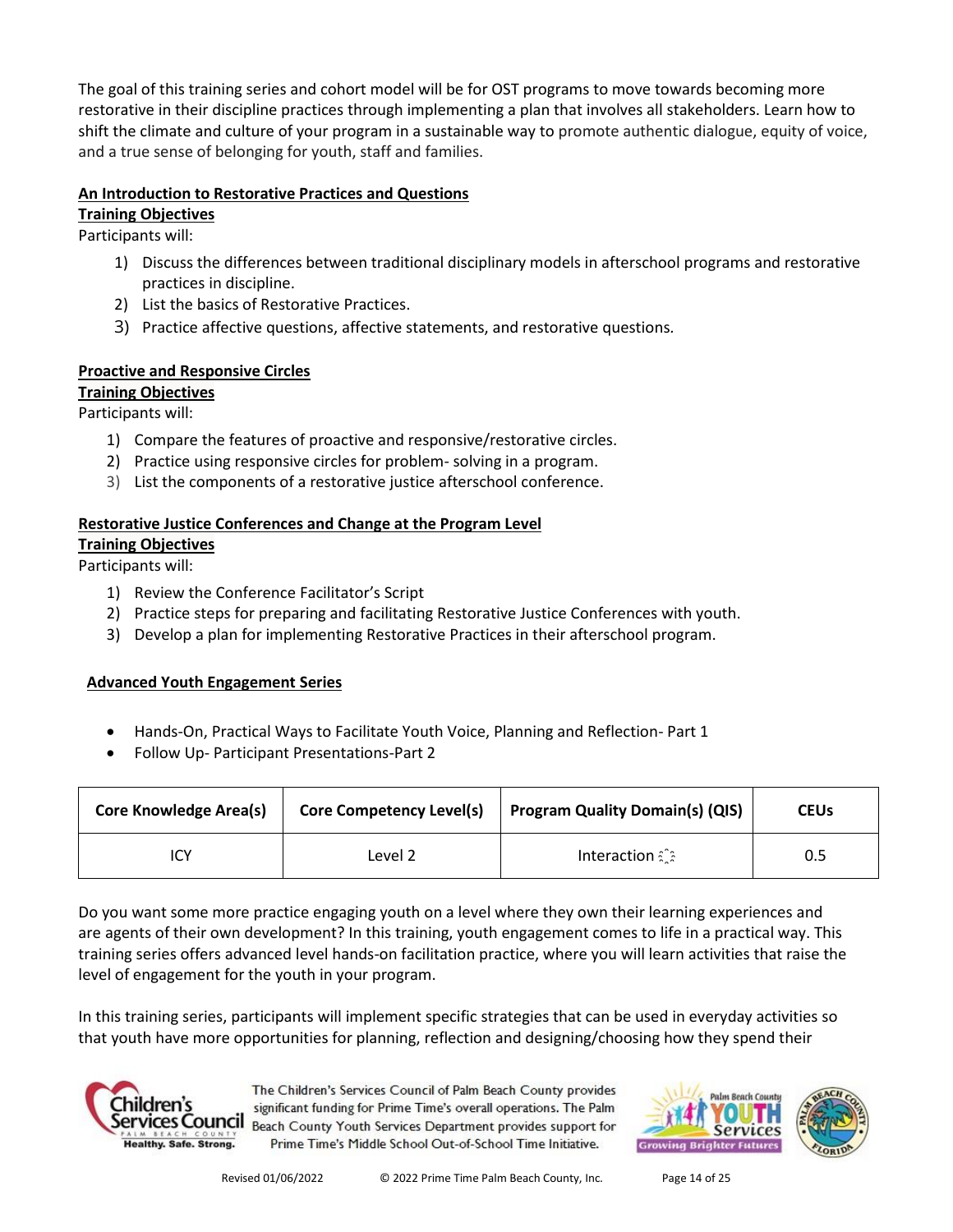time. Participants will also try out and present lessons and receive feedback on challenges and successes. Walk away with tons of planning, reflection, and youth voice strategies you can implement right away!

## **Hands-On, Practical Ways to Facilitate Youth Voice, Planning and Reflection- Part One**

## **Training Objectives**

Participants will:

- 1) Recall the PBC-PQA youth engagement scale, youth voice, and planning & reflection training.
- 2) Examine and implement strategies for higher level of practice in OST.
- 3) Design and present relevant lessons using hands-on, youth engagement strategies.

## **Follow Up- Participant Presentations – Part Two**

## **Training Objectives**

Participants will:

- 1) Connect youth voice and planning and reflection strategies to everyday activities.
- 2) Present a lesson that includes one or more youth engagement strategies
- 3) Summarize the youth development strategies demonstrated during others' presentations

## **Learning in OST Series**



- Navigating the Lesson Plan Part 1
- The Magic of Learning in OST- Science and Reading

| <b>Core Knowledge</b><br>Area(s) | <b>Core Competency Level(s)</b>           | <b>Program Quality Domain(s)</b><br>(QIS)           | <b>CEUs</b> | <b>SEL Competency</b> |
|----------------------------------|-------------------------------------------|-----------------------------------------------------|-------------|-----------------------|
| PPD, LEC, SEL                    | Entry Level, Level 1, Level<br>2. Level 3 | Interaction als, Supportive<br>Environment <b>A</b> | 0.8         |                       |

Ah! The lesson plan. As out-of-school time (OST) professionals, you have been challenged to rise to the demands of an evolving field, and this includes the development of lesson plans. Learn how to complete an effective lesson plan by infusing the key components necessary to make your activities come to life. Learn the *why* behind each component, and how to build a lesson plan that works best for you. Whether you are new to writing lesson plans, or looking to brush up your skills, this training will help you to improve your lesson plan writing skills.

Fostering the love of science and reading begins with fun and engaging learning opportunities in out-of-schooltime (OST). This training delivers best practice strategies for conducting STEAM (Science, Technology, Arts, Engineering and Math) activities and read-aloud strategies in the OST setting. You will also be provided with information on expanded learning opportunities, as well as ways to provide youth with fun extension activities that enhance literacy skills. Come and explore the magic!

## **Navigating the Lesson Plan**

## **Training Objectives**

Participants will:

- 1) Identify the essential components of a lesson plan.
- 2) Define and explain the essential components of a lesson plan.



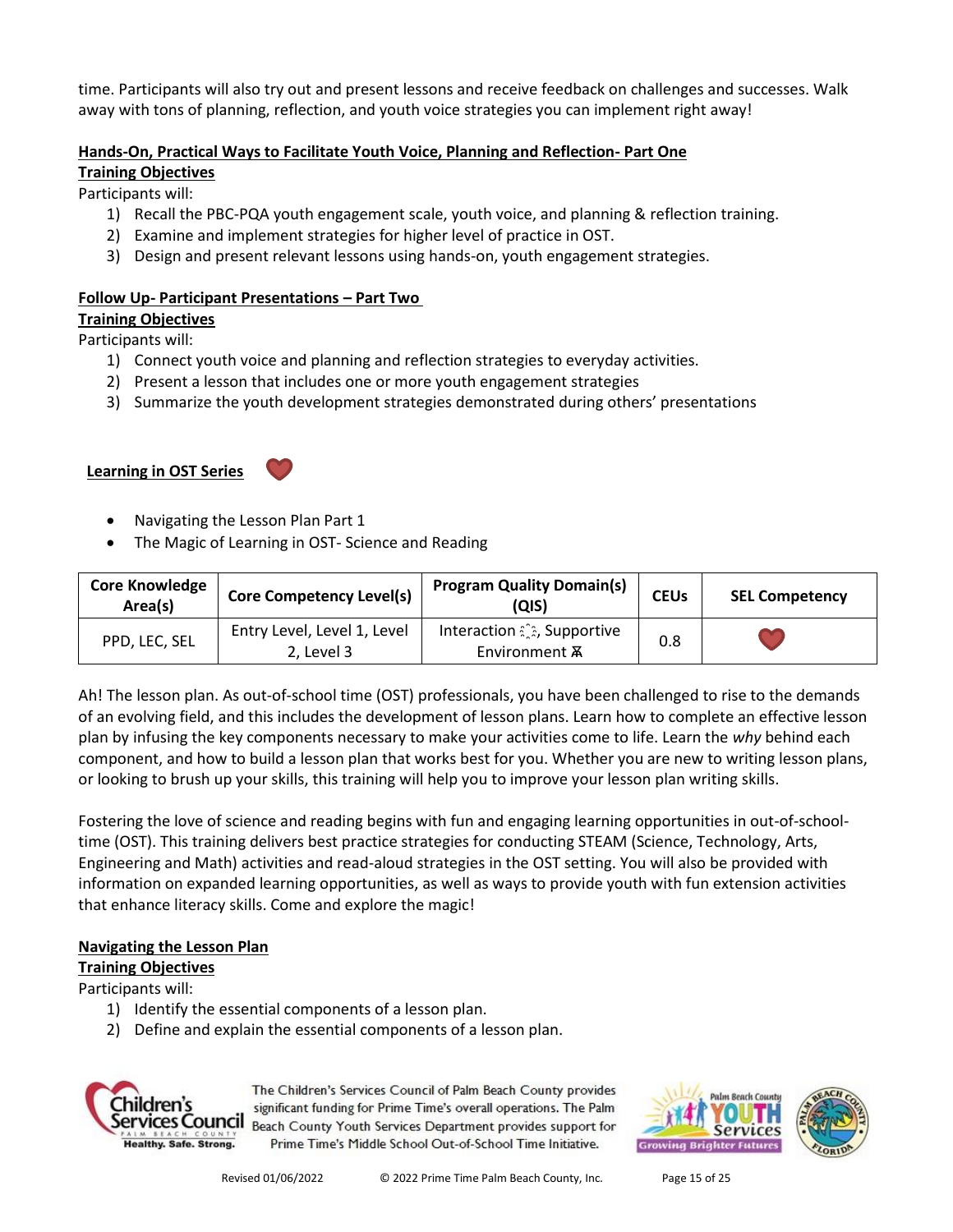3) Write a sample lesson plan using the essential components.

#### **The Magic of Learning in Out-of-School Time: Science and Reading**

**Training Objectives**

Participants will:

- 1) Describe ways of incorporating science and reading activities into the OST space.
- 2) Explain how to use the 5E's instructional method to facilitate science activities in OST.
- 3) Demonstrate the key components of a read aloud in the OST setting.

#### **OST Leadership Series**

- OST Leadership Part 1
- OST Leadership Part 2
- OST Leadership Part 3
- OST Leadership Part 4

| <b>Core Knowledge Area(s)</b> | <b>Core Competency Level(s)</b> | <b>Program Quality Domain(s) (QIS)</b> | <b>CEUs</b> |
|-------------------------------|---------------------------------|----------------------------------------|-------------|
| PDL                           | Level 3, Level 4                | Supportive Environment A               | 1.6         |

Are you a director or assistant director who wants to learn about your unique leadership style and create professional development plans to improve your coaching and leadership skills? In this training series, you will learn and practice how to effectively support your staff in their professional growth and development, which will strengthen your team and facilitate more meaningful opportunities for youth in your program.

#### **OST Leadership Part 1**

**Training Objectives**

Participants will:

- 1) Define the Myers-Briggs Type Instrument (MBTI) and the eight (8) psychological preferences.
- 2) Participate in the MBTI Assessment Online to assess their MBTI Type.
- 3) Compare each psychological preference and use their MBTI Type to understand their leadership style.

#### **OST Leadership Part 2**

#### **Training Objectives**

Participants will:

- 1) Recall the Myers-Briggs Type Instrument (MBTI) and the eight psychological preferences.
- 2) Examine the results of the MBTI Assessment as they relate to work style, leadership style, communication and the core competencies for afterschool professionals.
- 3) Implement a suite of tools and strategies through a Personal Leadership Plan.

## **OST Leadership Part 3**

**Training Objectives**

Participants will:

1) Evaluate their OST Leadership Plan and revise accordingly.



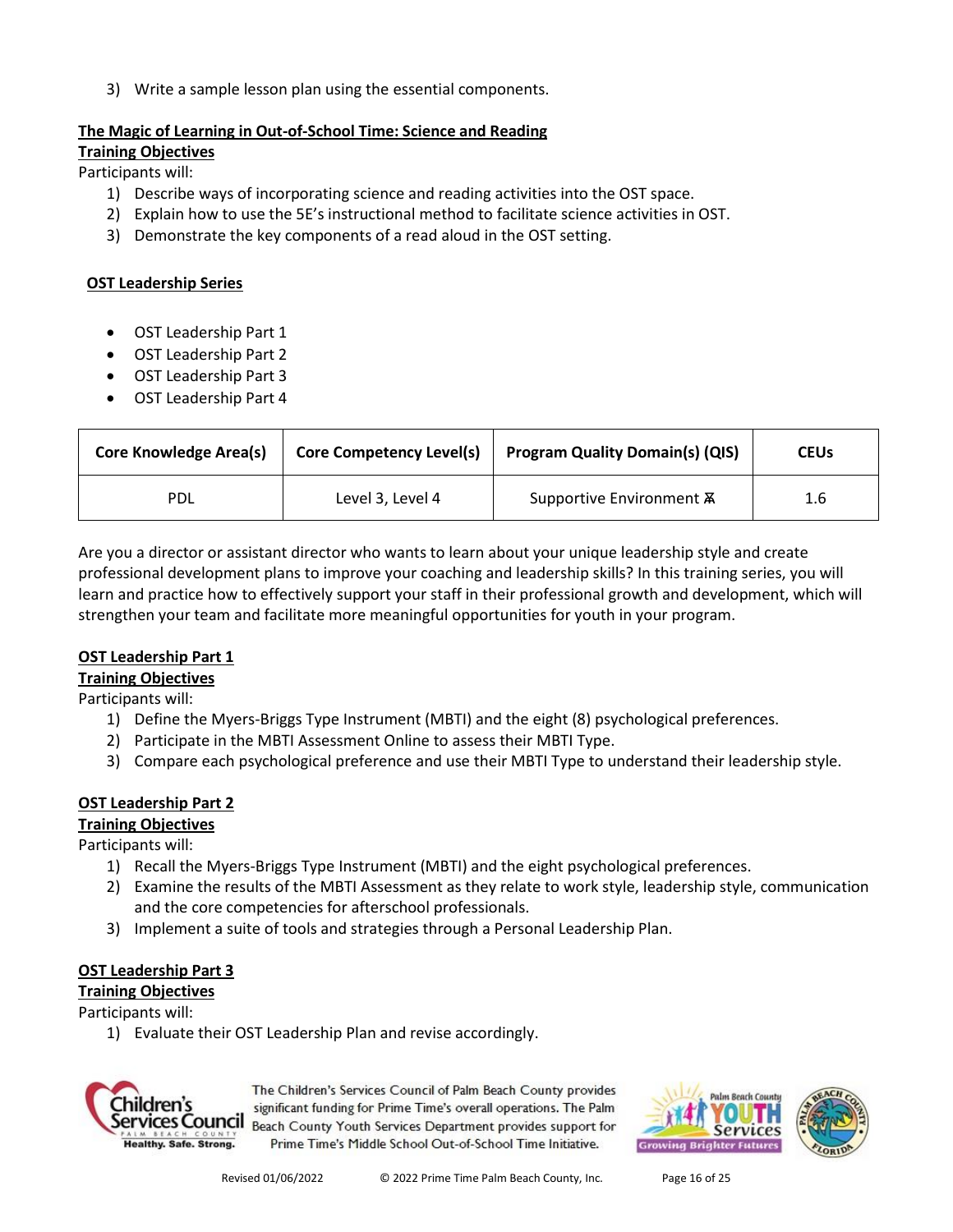- 2) Illustrate how OST leadership style relates to program culture and effectiveness.
- 3) Integrate mentoring strategies based on MBTI leadership type to create an optimally balanced program culture.
- 4) Utilize the Core Competencies to assist staff in professional development planning.

#### **OST Leadership Part 4**

#### **Training Objectives**

Participants will:

- 1) Summarize their artifacts and experience of implementing their Mentorship Action Plans.
- 2) Explain ways to overcome barriers and increase strengths on their teams.
- 3) Implement strategies for embedding Individual Career Plan goals and other tools for professional development in their systems and procedures

**Middle School Foundation Series** 

- Engaging Teens Part 1
- Building a Positive Community with Teens: Laying the Foundation Part 2
- Building a Positive Community with Teens: Meaningful Part 3

| <b>Core Knowledge</b><br>Area(s) | <b>Core Competency Level(s)</b>           | <b>Program Quality Domain(s)</b><br>(QIS)                         | <b>CEUs</b> | <b>SEL Competency</b> |
|----------------------------------|-------------------------------------------|-------------------------------------------------------------------|-------------|-----------------------|
| CYGD, ICY, PDL,<br>LEC, SEL      | Entry Level, Level 1, Level<br>2, Level 3 | Safe Environment $\triangle$ ,<br>Supportive Environment <b>A</b> | 1.2         |                       |

In order to learn, stay engaged, and develop as individuals, teens need a safe, predictable, joyful and inclusive space where they can experience belonging, significance and emotional safety. They also need to feel comfortable taking risks and working with their peers.

In this three-part series, you will first learn how to engage middle school youth in a way that empowers and motivates them. We'll explore the adolescent brain and discuss proven methods for developing engaging programs and activities that keep teens coming back.

Then, you will learn how to create a safe space for teens as they interact with you and with each other. We'll examine strategies for building connection, fun group activities, and relationship-building meeting structures that will help you to establish a community that promotes positive experiences for teens.

**Please note: Only afterschool practitioners working with middle school youth should register for this training.**

# **Engaging Teens**

## **Training Objectives**

Participants will:

- 1) Describe the features of adolescent development.
- 2) Identify the four pillars of effective teen engagement.



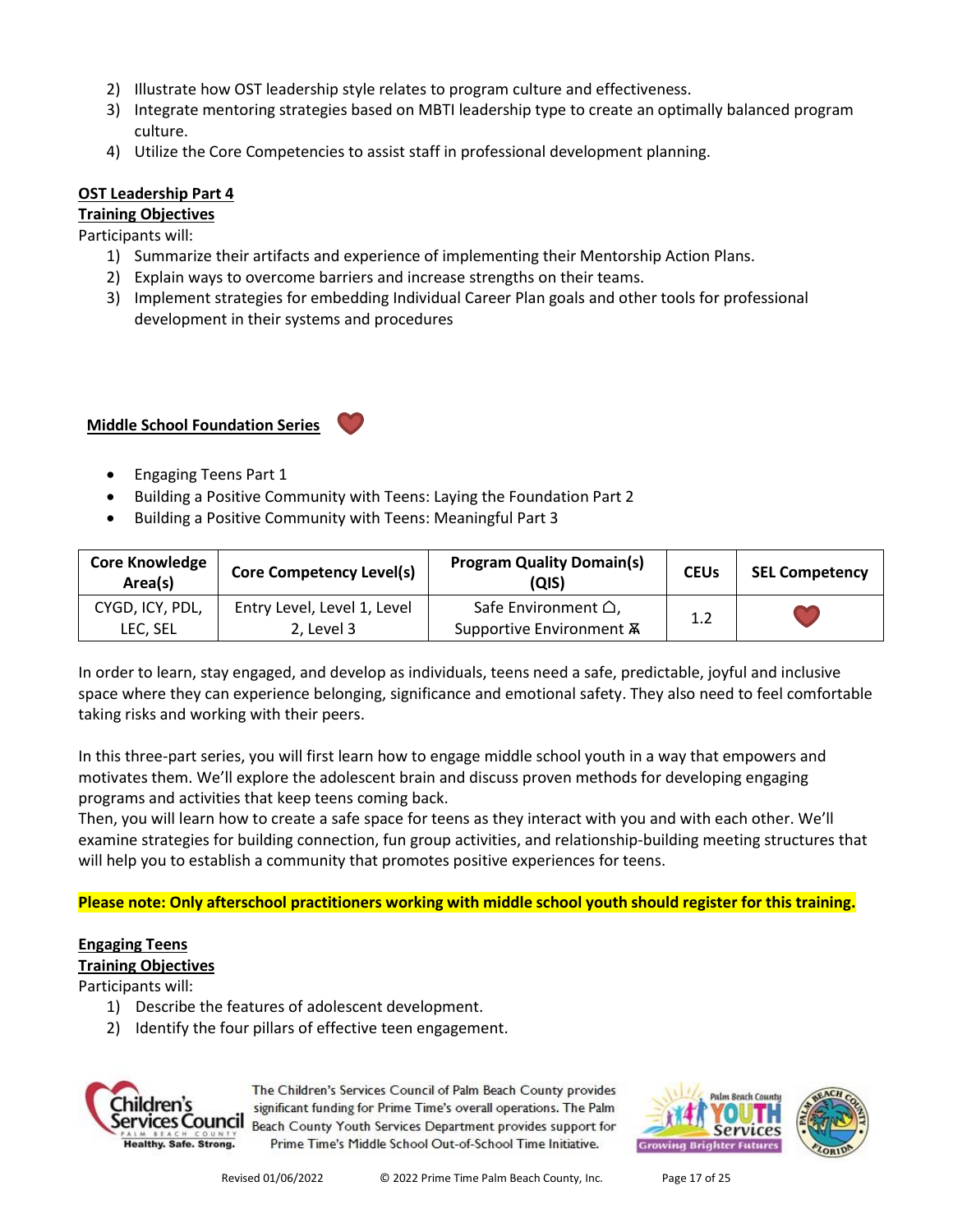3) Develop a project charter to help guide the process of improving teen engagement.

#### **Building a Positive Community with Teens: Laying the Foundation**

**Training Objectives**

Participants will:

- 1) Discuss importance of belonging, significance, and emotional safety for youth.
- 2) Outline methods involved in establishing a positive community.
- 3) Utilize interactive learning structures and brain breaks that provide opportunities for youth to feel a sense of belonging and significance.

#### **Building a Positive Community with Teens: Meaningful Structure**

#### **Training Objectives**

Participants will:

- 1) Explain the Responsive Advisory Meeting structure
- 2) Practice developing Responsive Advisory Meetings as a way to help youth build positive relationships

#### **Middle School Family Engagement Series**

- Teens and the Family Connections Part 1
- Teens and the Family Connection Part 2

| <b>Core Knowledge</b><br>Area(s) | <b>Core Competency Level(s)</b> | <b>Program Quality Domain(s)</b><br>(QIS)      | <b>CEUs</b> | <b>SEL Competency</b> |
|----------------------------------|---------------------------------|------------------------------------------------|-------------|-----------------------|
| FCR, SEL                         | Level <sub>2</sub>              | Supportive Environment A<br>Safe Environment △ | 0.8         |                       |

Today's families are busier than ever before. The demands of modern life can make it difficult for parents to stay fully involved in their children's education. Yet, studies have shown that parent involvement is one of the biggest predictors of student success. Family engagement has a life-long impact on the lives of youth and is a critical part of any effort to engage and empower teens. So how can you increase connection with families and involve them more fully in their children's efforts in your out-of-school time program? This lively two part training provides the answer, along with key principles and strategies to help you actively build strong engagement with the families of the teens with whom you work.

#### **Please note: Only afterschool practitioners working with middle school youth should register for this training.**

#### **Teens and the Family Connection Part 1**

**Training Objectives**

- Participants will:
	- 1) Describe the social factors and family demands that make maintaining contact with parents a challenge.
	- 2) Identify the five building blocks of strong family involvement.

## **Teens and the Family Connection Part 2**

**Training Objectives**

Participants will:



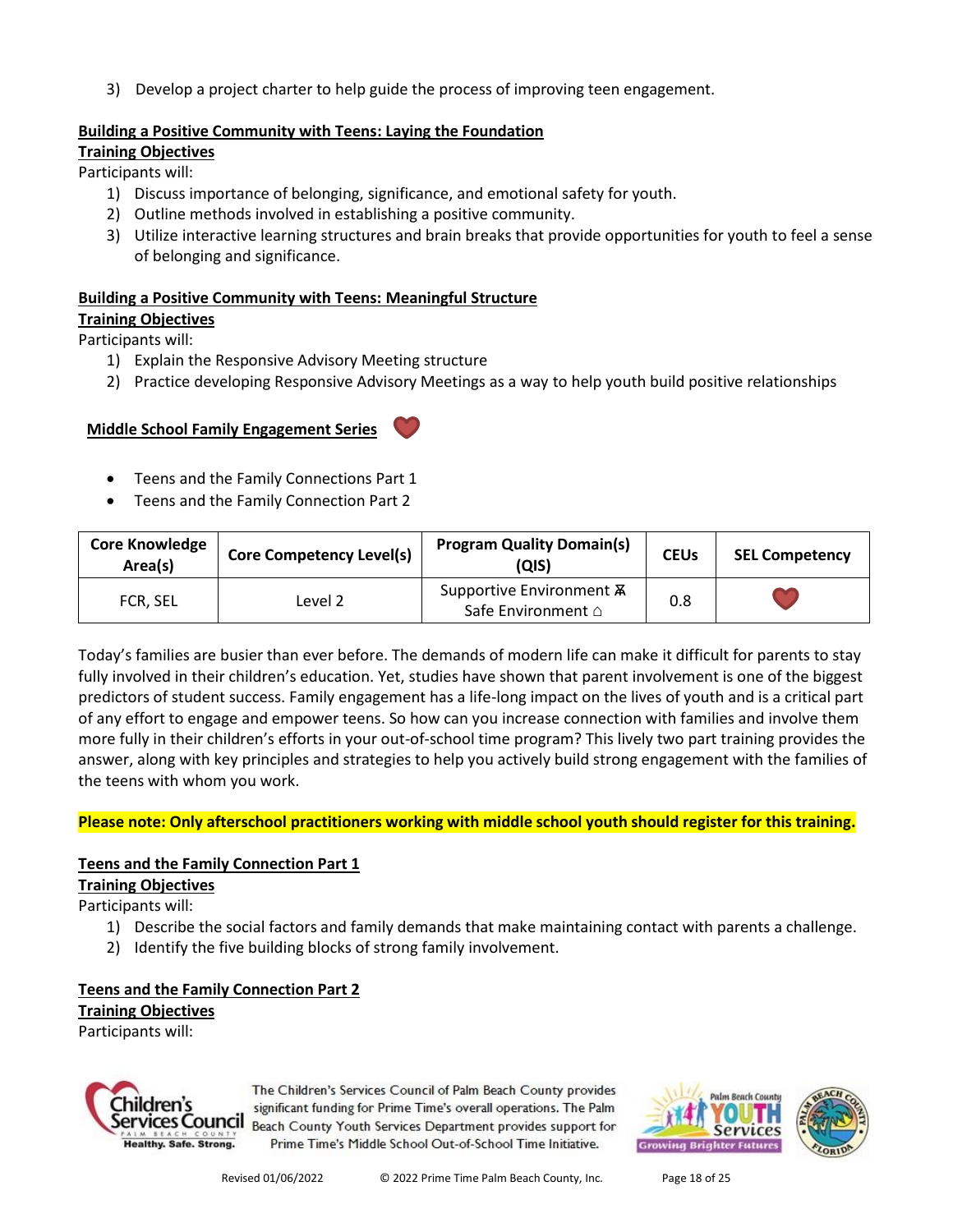- 1) Implement the five essential elements of strong developmental relationships.
- 2) Discuss the six shifts of approach which improve efforts to partner with families.
- 3) Identify practices for supporting and empowering teens.

## **Middle School Youth Leadership Series**

- Teen Advisory Councils Part 1
- Teen Advisory Councils Part 2
- The Responsive Teen Advisory Council

| <b>Core Knowledge</b><br>Area(s) | <b>Core Competency Level(s)</b> | <b>Program Quality Domain(s)</b><br>QIS)              | <b>CEUs</b> | <b>SEL Competency</b> |
|----------------------------------|---------------------------------|-------------------------------------------------------|-------------|-----------------------|
| PPD, LEC, ICY, SEL               | Level 3                         | Supportive Environment <b>A</b><br>Safe Environment △ | 1.2         |                       |

Do you want to really engage your teens while helping them to become future leaders? Starting a Teen Advisory Council (TAC) is a great way to do both! TAC involvement allows teens to become your partners in designing, planning, and implementing programs and often leads to stronger youth engagement, and higher program participation and attendance. In this captivating two-part hands-on training, you'll learn how to create, run and sustain a fun and effective TAC that will strengthen your community and provide numerous benefits for both teens and adults.

Now that you have a Teen Advisory Council at your program, what's the next step? This activity-filled training provides the answer by introducing a strong SEL-based framework and routines that can help council members build valuable communication and social-emotional learning skills while cultivating positive, meaningful relationships with their peers and with adults. The result will be more focus, connected, fun, and effective council meetings!

#### **Please note: Only afterschool practitioners working with middle school youth should register for this training.**

#### **Teen Advisory Councils Part 1**

#### **Training Objectives**

Participants will:

- 1) Name the step-by-step process of developing a teen advisory council.
- 2) Identify the three core components of an effective teen advisory council.

## **Teen Advisory Councils Part 2**

## **Training Objectives:**

Participants will:

1) Examine the teen advisory council program year cycle and reflect on its importance.

#### **The Responsive Teen Advisory Council**

## **Training Objectives**

Participants will:

1) Participate in a Responsive Advisory Council



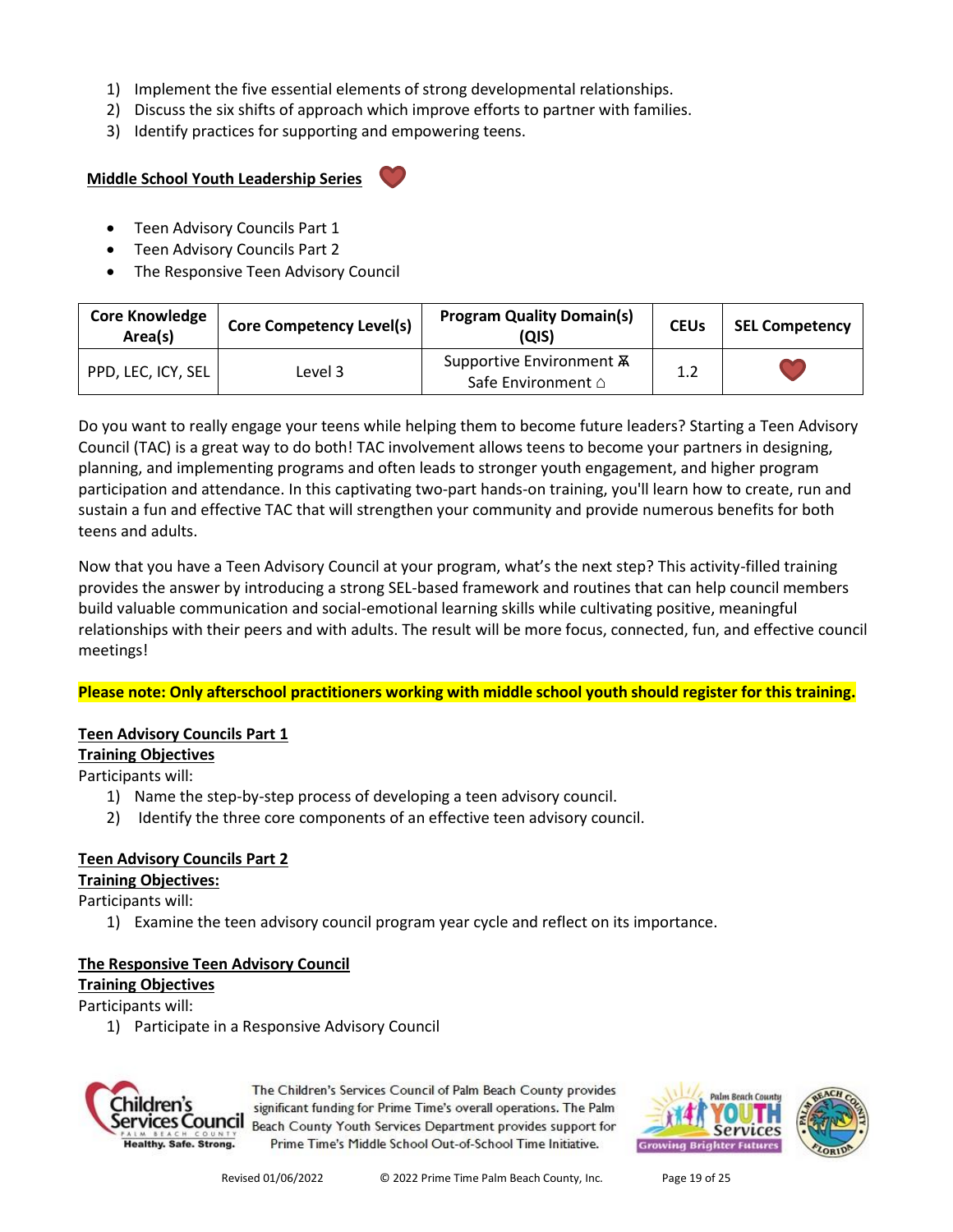- 2) Examine the steps involved in getting started with a Responsive Advisory Meeting
- 3) Practice using Responsive Advisory Meeting plans to address specific Teen Advisory Council meeting goals or purposes

#### **Quality Coaching Series**

- Quality Coaching Part 1
- Quality Coaching Part 2

| <b>Core Knowledge</b><br>Area(s) | <b>Core Competency</b><br>Level(s) | <b>Program Quality Domain(s) (QIS)</b>                                                                     | <b>CEUs</b> |
|----------------------------------|------------------------------------|------------------------------------------------------------------------------------------------------------|-------------|
| PPD. PDL                         | Level 2, Level 3,<br>Level 4       | Engagement $\oplus$ , Interaction $\widehat{\mathbb{C}}$ , Supportive<br>Environment Ѫ, Safe Environment △ | N/A         |

Through this highly interactive management level workshop, participants will explore effective strategies and techniques used to coach others on improving strategies to work with youth work with children/youth. Participants will utilize reflective practice skills to enhance their supervision and consultative strategies to empower their staff to reach higher levels of performance. Participants will practice three central concepts: Maximize productivity in the coaching-staff relationships by starting with a foundation of respect, take time to observe staff at the point-of-service, and support staff in developing a specific plan of action.

Part two of this series will give participants additional coaching tools to prepare them for future coaching sessions. Within a safe and supportive training environment, participants will take turns experiencing coaching others, being coached, and being an observer of the coaching process. Walk away with effective communication tools and practical strategies to create a healthy environment that is rich in constructive feedback.

**Please note: This management level training's intended audience is for directors, managers, and those who are tasked with providing coaching supports/observations to front line practitioners.** 

## **Quality Coaching Part 1**

#### **Training Objectives**

Participants will:

- 1) Understand what true coaching is
- 2) Review the observation-reflection methodology
- 3) Explore and review various coaching strategies
- 4) Learn about the impact of power dynamics on coaching
- 5) Be prepared for coaching role-plays

## **Quality Coaching Part 2**

#### **Training Objectives**

Participants will:

- 1) Review the elements of support
- 2) Reflect upon the homework experience from part 1



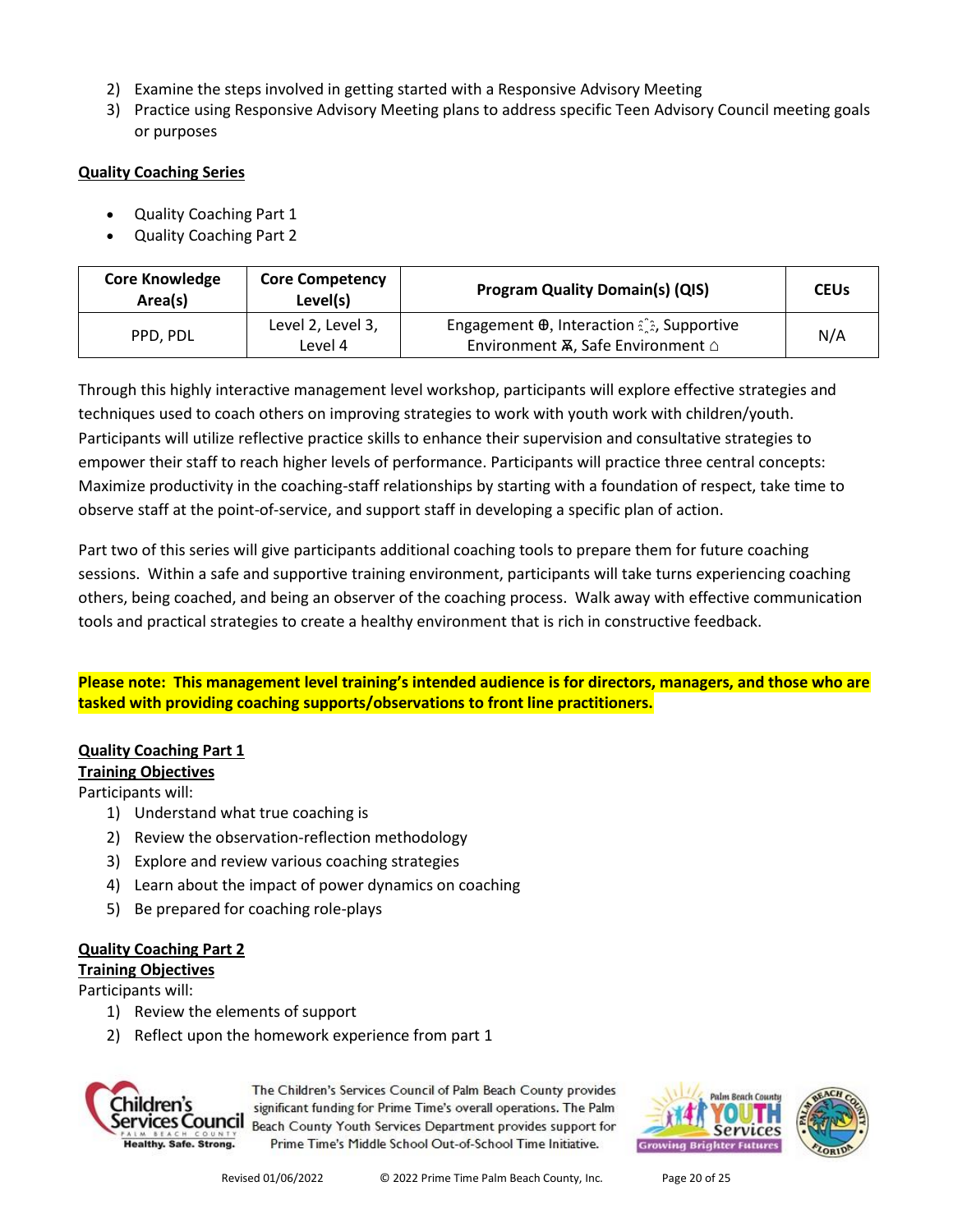- 3) Practice effective communication with staff
- 4) Conduct the observation-reflection role-plays
- 5) Understand the stages of change

## **Training Descriptions for Single Session Trainings**

## **Inspired to Empower Teens**

| <b>Core Knowledge</b><br>Area(s) | <b>Core Competency</b><br>Level(s) | <b>Program Quality</b><br>Domain(s) (QIS)              | <b>CEUs</b> | <b>SEL Competency</b> |
|----------------------------------|------------------------------------|--------------------------------------------------------|-------------|-----------------------|
| PDL, SEL                         | Entry Level, Level 1               | Safe Environment △,<br>Supportive Environment <b>A</b> | N/A         |                       |

How can you empower teens? That's the driving question behind this engaging foundational training that focuses on your powerful role as a middle school practitioner and addresses factors influencing teen feelings of empowerment. By considering the purpose and motive behind your work as a Youth Development Professional, you will be encouraged to embrace your role as a leader while learning how to set goals that can help you develop your potential to strengthen, inspire and empower the youth you work with each day.

## **Please note: Only afterschool practitioners working with middle school youth should register for this training. Training Objectives**

Participants will:

- 1) Describe the role of a Youth Development Professional.
- 2) Identify factors influencing teen feelings of empowerment.
- 3) Determine how to use SMART goals to improve empowerment potential.

## **Integrating SEL and Mindfulness in OST Activities**

| <b>Core Knowledge</b><br>Area(s) | <b>Core Competency</b><br>Level(s) | <b>Program Quality</b><br>Domain(s) (QIS) | <b>CEUs</b> | <b>SEL Competency</b> |
|----------------------------------|------------------------------------|-------------------------------------------|-------------|-----------------------|
| CYGD, SEL                        | Entry Level, Level 1               | Supportive<br>Environment <b>A</b>        | N/A         |                       |

Wondering how to make real and tangible social and emotional connections in virtual settings? This training offers simple and effective strategies to integrate social and emotional learning skills in any virtual session using signature practices such as welcoming rituals, engaging practices, brain breaks, and optimistic closures. Participants also learn how to use no-fuss mindfulness tools to get their audience grounded, self-aware, and mentally focused and emotionally ready to engage in any activity.

## **Training Objectives:**

- 1) Define Social and Emotional Learning and the benefits
- 2) Explore and practice simple signature practices and mindfulness tools that can be used in OST activities
- 3) Create a plan to integrate signature practices and mindfulness practice in OST activities



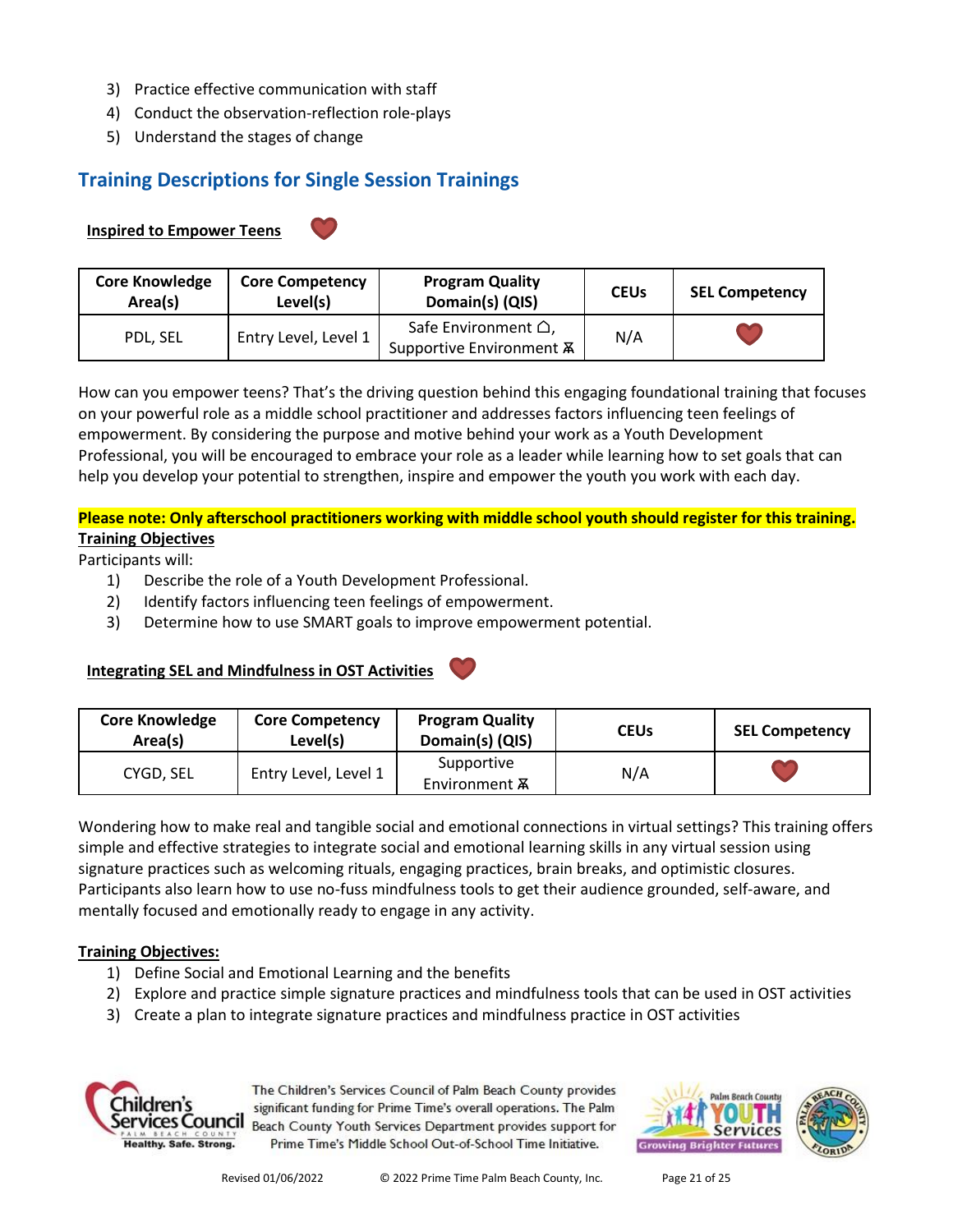| <b>Core Knowledge Area(s)</b><br><b>Core Competency Level(s)</b> |                               | <b>Program Quality Domain(s) (QIS)</b> | <b>CEUs</b> |
|------------------------------------------------------------------|-------------------------------|----------------------------------------|-------------|
| LEC                                                              | Entry Level, Level 1, Level 2 | Supportive Environment <b>A</b>        | N/A         |

We are all using virtual meeting platforms and online learning tools more than ever to connect with youth and staff members. This training will review the basics of the Zoom and Google Classroom online platforms, show you tips and tricks for engaging youth in these formats and introduce you to resources for online learning you can use right away when working virtually with youth.

#### **Training Objectives:**

Participants will:

- 1) Identify various video conferencing platforms you can use to connect with youth
- 2) Examine the components of a successful virtual learning experience for youth
- 3) Plan an online learning activity with youth using a virtual learning platform

#### **Planning and Reflection**

| <b>Core Knowledge</b><br>Area(s) | <b>Core Competency Level(s)</b> | <b>Program Quality Domain(s)</b><br>(QIS) | <b>CEUs</b> | <b>SEL Competency</b> |
|----------------------------------|---------------------------------|-------------------------------------------|-------------|-----------------------|
| CYGD, LEC, SEL                   | Entry, Level I, Level 2         | Engagement $\oplus$                       | N/A         |                       |

Are you engaging youth in the critical life skills of planning and reflection? Are you ready to be more intentional about including planning and reflection strategies into your daily activities but not sure where to start? This training will introduce you to powerful and easy to use methods that promote youth engagement in planning, implementing and evaluating activities and projects.

#### **Training Objectives**

Participants will:

- 1) Give examples of the ways in which planning and reflection are done in their programs.
- 2) Describe the role that planning and reflection play in the learning cycle.
- 3) Utilize planning and reflection strategies

#### **The Magic of Inquiry Based Learning**

| <b>Core Knowledge</b><br>Area(s) | <b>Core Competency</b><br>Level(s)        | <b>Program Quality Domain(s)</b><br>(QIS)       | <b>CEUs</b> | <b>SEL Competency</b> |
|----------------------------------|-------------------------------------------|-------------------------------------------------|-------------|-----------------------|
| CYGD, LEC, SEL                   | Entry Level, Level 1,<br>Level 2, Level 3 | Supportive Environment A,<br><b>Interaction</b> | N/A         |                       |



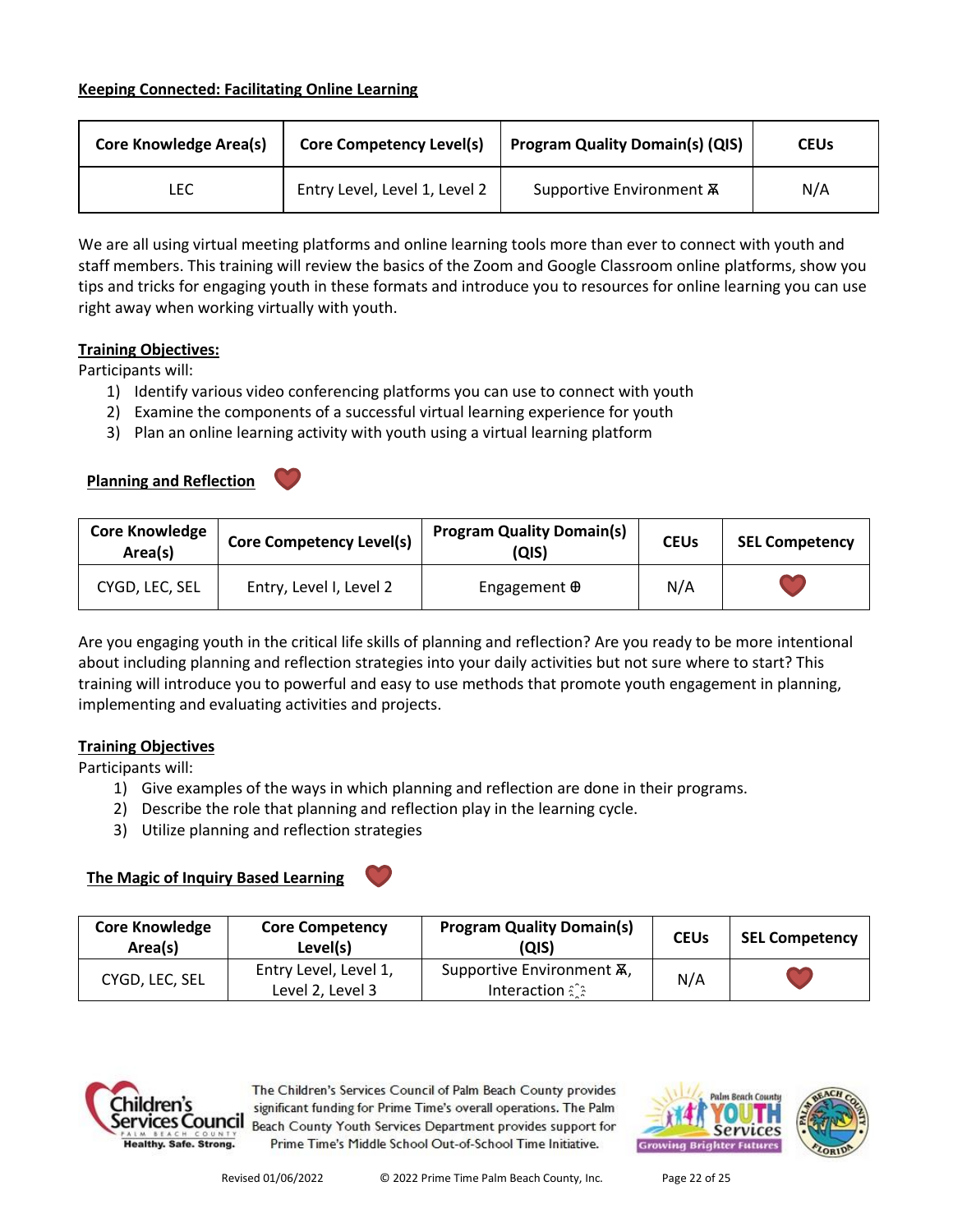Foster the love of learning in OST! The Magic of Inquiry Based Learning training shows you how to deliver fun STEAM (Science, Technology, Arts, Engineering and Math) activities in your OST setting through best practice strategies such as the 5E's Instructional Method. Prepare to bring the magic to OST!

## **Training Objectives:**

- 1) Discuss the components of STEAM and the application to OST programs
- 2) Define inquiry based learning
- 3) Utilize the 5E's instructional method to facilitate science activities in OST

## **The Power of Circles in OST**

| × |
|---|

| <b>Core Knowledge</b><br>Area(s) | <b>Core Competency</b><br>Level(s) | <b>Program Quality Domain(s)</b><br>(QIS)       | <b>CEUs</b> | <b>SEL Competency</b> |
|----------------------------------|------------------------------------|-------------------------------------------------|-------------|-----------------------|
| CYGD, SEL                        | Entry Level, Level 1               | Supportive Environment A,<br><b>Interaction</b> | N/A         |                       |

Do you want to help youth process their thoughts and feelings so they can better handle situations that arise? Do youth in your program need a way to connect and reflect? Circles in the OST environment can help build the relationships and skills youth need to support one another and successfully face challenges. This training will show you, step by step, how to facilitate meaningful circles with youth in your program either face to face or virtually through an online platform.

## **Training Objectives:**

- 1) Define the components of effective circle practices in OST
- 2) Explain the ways in which circles can be used with youth to meet various needs
- 3) Develop a plan to facilitate a meaningful circle with youth



| <b>Core Knowledge</b><br>Area(s) | Core Competency Level(s) | <b>Program Quality Domain(s)</b><br>(QIS)            | <b>CEUs</b> | <b>SEL Competency</b> |
|----------------------------------|--------------------------|------------------------------------------------------|-------------|-----------------------|
| CYGD, LEC, SEL                   | Entry, Level I, Level 2  | Engagement $\oplus$ , Interaction $\hat{\mathbb{C}}$ | N/A         | <b>AM</b>             |

Are you providing young people with authentic, meaningful choices throughout your program? Does your program reflect the input of the youth involved? Research shows that quality programs incorporate youth input at both activity and organizational levels. This training will emphasize the importance of offering real choices and meaningful participation of youth and nurture youth leadership. This training is focused on providing meaningful choice within activities and opportunities for youth input within the youth program itself.

## **Training Objectives**

Participants will:

- 1) Examine the ways they offer Youth Voice in their programs.
- 2) Demonstrate Youth Voice strategies.



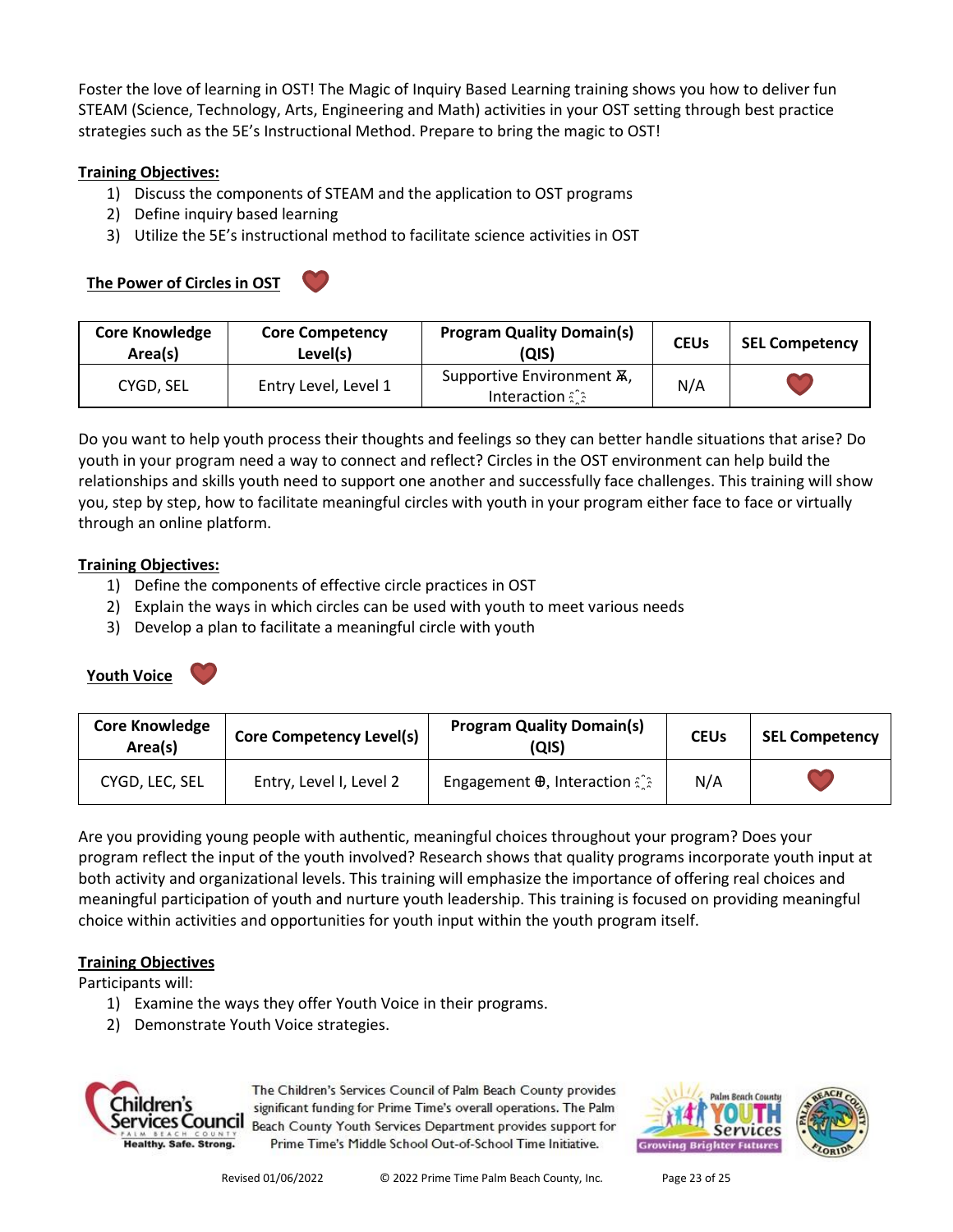3) Identify the benefits of giving Youth Voice and how to offer meaningful opportunities for participation.

## **Engaging Girls in STEAM: Inspiring Future Generations**

| <b>Core Knowledge Area(s)</b> |                | Core Competency Level(s) Program Quality Domain(s) (QIS) | <b>CEUs</b> |
|-------------------------------|----------------|----------------------------------------------------------|-------------|
| LEC, ICY                      | Entry, Level I | Supportive Environment <b>A</b>                          | N/A         |

Do you have girls in your program who are interested in Science, Technology, Engineering, Arts and Math (STEAM) and you are not sure how to support them to pursue their interests? Research shows that girls begin to lose both their interest and confidence in science and STEAM by middle school.

In this training, participants will be introduced to successful women in STEAM careers and learn how to create a safe, fun, STEAM learning experience for ALL YOUTH. Participants will leave this training with ready-to-go activities and videos that will introduce youth to professional women in STEAM and support girls (and all youth) to build confidence and skills in STEAM areas.

## **Training Objectives**

**Participants will:**

- 1) Name strategies to create a safe learning space for girls to thrive in STEAM.
- 2) Categorize female STEAM professionals and career fields.
- 3) Implement STEAM activities for youth related to specific STEAM career fields.

## **Introduction to the Active-Participatory Approach**

| <b>Core Knowledge Area(s)</b> | <b>Core Competency Level(s)</b> | <b>Program Quality Domain(s) (QIS)</b>               | <b>CEUs</b> |
|-------------------------------|---------------------------------|------------------------------------------------------|-------------|
| CYGD, LEC, ICY                | Entry, Level 2                  | Engagement $\oplus$ , Interaction $\hat{\mathbb{C}}$ | N/A         |

OST professionals can develop and/or enhance their skills to better identify youth needs and encourage motivation and engagement. The Active- Participatory Approach to youth work was designed to address these goals. This youth-centered approach is the foundation for the Youth Work Methods Series.

#### **Training Objectives**

Participants will:

- 1) Identify the four guiding principles of the approach.
- 2) Recognize best practice behaviors.
- 3) Develop plans that effectively incorporate the active-participatory approach with youth at their sites.

#### **Homework Help**

| <b>Core Knowledge</b><br>Area(s) | <b>Core Competency Level(s)</b> | <b>Program Quality Domain(s)</b><br>(QIS) | <b>CEUs</b> | <b>SEL Competency</b> |
|----------------------------------|---------------------------------|-------------------------------------------|-------------|-----------------------|
|----------------------------------|---------------------------------|-------------------------------------------|-------------|-----------------------|